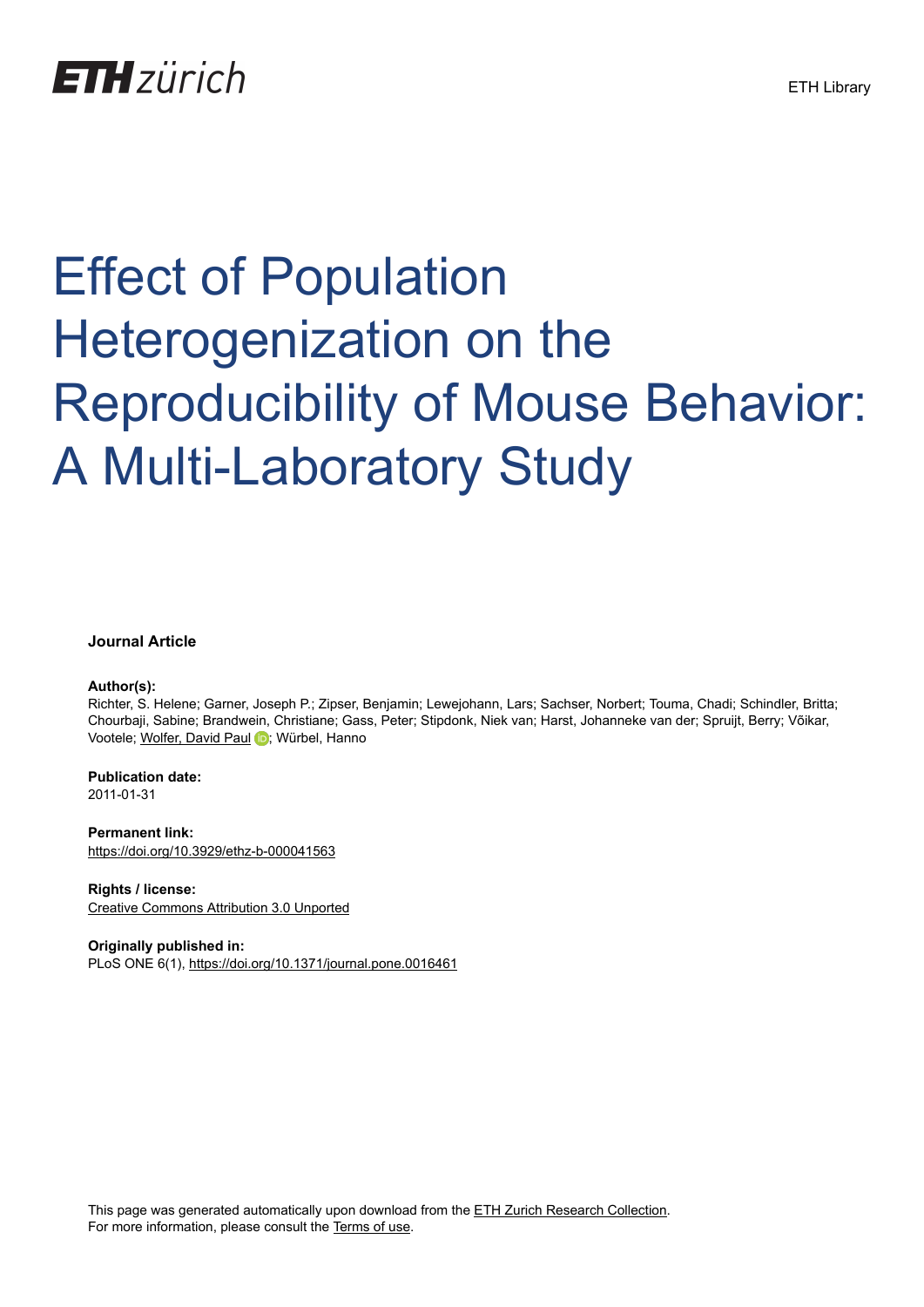# Effect of Population Heterogenization on the Reproducibility of Mouse Behavior: A Multi-Laboratory Study

S. Helene Richter<sup>1,2,3</sup>, Joseph P. Garner<sup>4</sup>, Benjamin Zipser<sup>3</sup>, Lars Lewejohann<sup>3</sup>, Norbert Sachser<sup>3</sup>, Chadi Touma<sup>5</sup>, Britta Schindler<sup>5</sup>, Sabine Chourbaji<sup>1</sup>, Christiane Brandwein<sup>1</sup>, Peter Gass<sup>1</sup>, Niek van Stipdonk<sup>6</sup>, Johanneke van der Harst<sup>6</sup>, Berry Spruijt<sup>6</sup>, Vootele Võikar<sup>7,8</sup>, David P. Wolfer<sup>8</sup>, Hanno Würbel<sup>2</sup>\*

 Animal Models in Psychiatry, Central Institute of Mental Health (CIMH), Mannheim, Germany, 2 Animal Welfare and Ethology, University of Giessen, Giessen, Germany, Behavioural Biology, University of Muenster, Muenster, Germany, 4 Animal Sciences, Purdue University, West Lafayette, Indiana, United States of America, Psychoneuroendocrinology, Max Planck Institute of Psychiatry, Munich, Germany, 6 Delta Phenomics BV, Utrecht, The Netherlands, 7 Neuroscience Center, University of Helsinki, Helsinki, Finland, 8 Institute of Anatomy, University of Zürich, Zürich, Switzerland

### Abstract

In animal experiments, animals, husbandry and test procedures are traditionally standardized to maximize test sensitivity and minimize animal use, assuming that this will also guarantee reproducibility. However, by reducing within-experiment variation, standardization may limit inference to the specific experimental conditions. Indeed, we have recently shown in mice that standardization may generate spurious results in behavioral tests, accounting for poor reproducibility, and that this can be avoided by population heterogenization through systematic variation of experimental conditions. Here, we examined whether a simple form of heterogenization effectively improves reproducibility of test results in a multilaboratory situation. Each of six laboratories independently ordered 64 female mice of two inbred strains (C57BL/6NCrl, DBA/2NCrl) and examined them for strain differences in five commonly used behavioral tests under two different experimental designs. In the standardized design, experimental conditions were standardized as much as possible in each laboratory, while they were systematically varied with respect to the animals' test age and cage enrichment in the heterogenized design. Although heterogenization tended to improve reproducibility by increasing within-experiment variation relative to between-experiment variation, the effect was too weak to account for the large variation between laboratories. However, our findings confirm the potential of systematic heterogenization for improving reproducibility of animal experiments and highlight the need for effective and practicable heterogenization strategies.

Citation: Richter SH, Garner JP, Zipser B, Lewejohann L, Sachser N, et al. (2011) Effect of Population Heterogenization on the Reproducibility of Mouse Behavior: A Multi-Laboratory Study. PLoS ONE 6(1): e16461. doi:10.1371/journal.pone.0016461

**Editor:** Georges Chapouthier, Université Pierre et Marie Curie, France

Received October 7, 2010; Accepted December 17, 2010; Published January 31, 2011

Copyright: © 2011 Richter et al. This is an open-access article distributed under the terms of the Creative Commons Attribution License, which permits unrestricted use, distribution, and reproduction in any medium, provided the original author and source are credited.

Funding: This study was supported by a grant (WU 494/2-1) from the German Research Foundation (DFG; www.dfg.de/index.jsp). P.G. was supported by a grant from the DFG within SFB636. Three authors are employed by a commercial company (Delta Phenomics BV; www.deltaphenomics.com/), and part of the study was conducted in a lab of this company. The funders had no role in study design, data collection and analysis, decision to publish, or preparation of the manuscript.

Competing Interests: Three authors (Niek van Stipdonk, Johanneke van der Harst and Berry Spruijt) are employed by a commercial company (Delta Phenomics BV), and part of the study was conducted in a lab of this company. However, the company played no other role in this study. The collaboration was based on Berry Spruijt's expertise in behavioural phenotyping and not on anything related to the company. Moreover, the costs for the study (animals, consumables) and the costs for the biotechnician who tested the animals was covered by the grant provided by the German Research Foundation (DFG). The authors confirm that the affiliation to this company does not alter their adherence to all the PLoS ONE policies on sharing data and materials.

\* E-mail: hanno.wuerbel@vetmed.uni-giessen.de

#### Introduction

Experimental results that cannot be reproduced are scientifically worthless and a nuisance if published in the literature where they may create uncertainty and hinder scientific progress. Poor reproducibility and lack of external validity are an issue throughout laboratory research from mass spectrometry proteomic profiling [1] and microarray analysis [2–5] to the social and behavioral sciences [6,7]. In animal experiments, however, where the lives of animals are highly valuable, poor reproducibility is also an ethical issue. Thus, animal care and use regulations require scientists not to unnecessarily duplicate previous experiments [8– 10]. This explicitly assumes that animal results are reproducible by different laboratories, and that duplication therefore represents unnecessary animal use. However, a review of the scientific

literature casts serious doubt on this assumption, indicating that poor reproducibility may be rather widespread [11–22].

In animal experiments, animals, housing and experimental conditions are traditionally standardized to render the animals' responses to experimental treatments more homogeneous, thereby reducing within-experiment variation and increasing test sensitivity [23,24]. Because higher test sensitivity allows a reduction of sample size, standardization is also promoted for ethical reasons as a mean to reduce animal use [25,26]. Moreover, standardization across experiments is assumed to reduce between-experiment variation, thereby improving reproducibility among laboratories [24,27]. However, by reducing within-experiment variation, standardization may limit inference to the specific experimental conditions [28,29]. Given that most biological traits exhibit environmental plasticity [30], different experimental conditions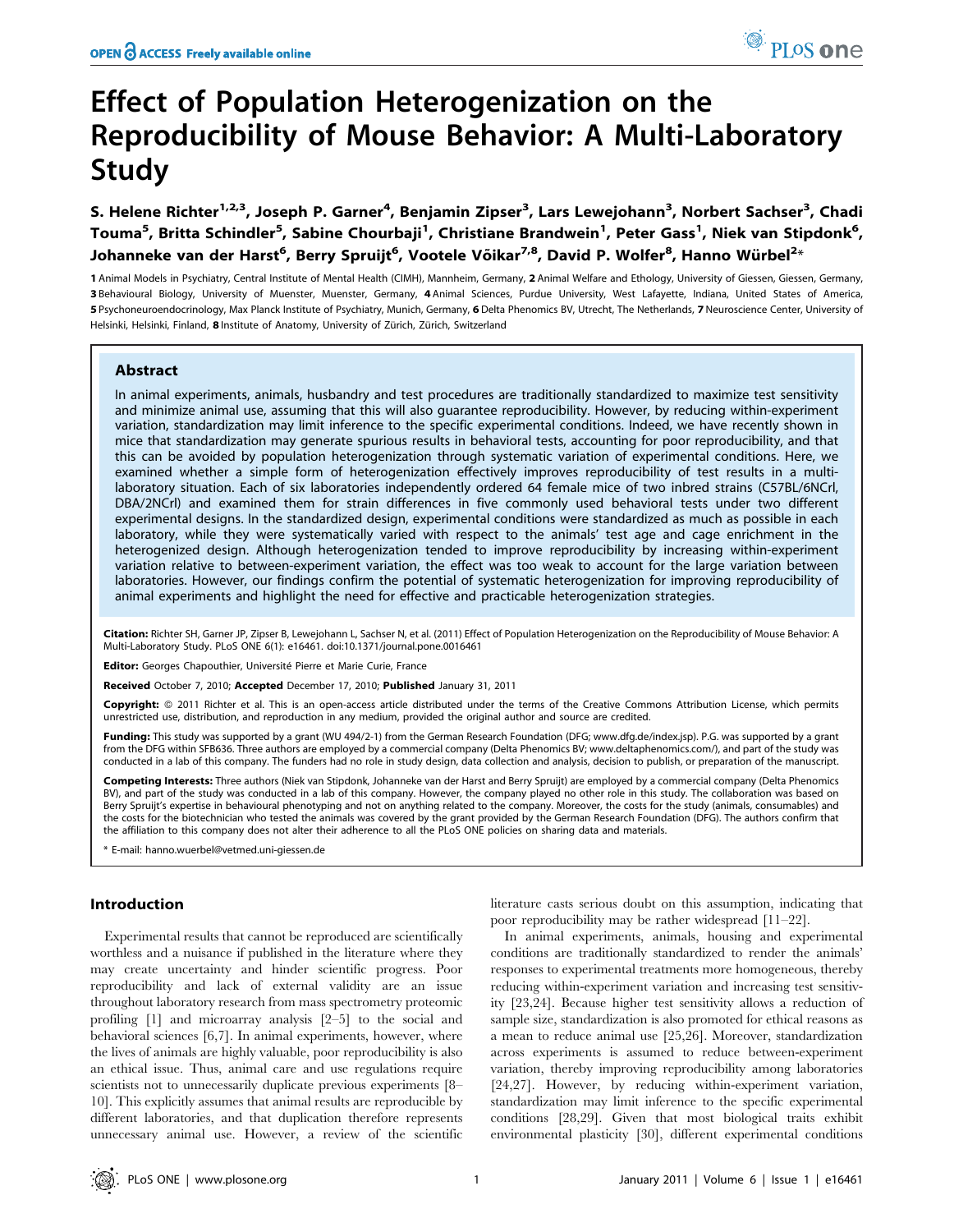may produce different experimental outcomes. Because laboratories inherently vary in many experimental features (e.g. experimenter, room architecture), conditions are generally more homogenous within than between laboratories. Therefore, standardization inevitably induces disparity between results from different laboratories. In contrast, controlled variation of experimental conditions may render the animals within experiments more heterogeneous, thereby improving the external validity and hence the reproducibility of experimental results [28,29,31].

Indeed, we have recently shown in mice that standardization may increase the incidence of spurious results in behavioral tests, accounting for poor reproducibility between replicate experiments, while systematic variation of experimental conditions (heterogenization) attenuated spurious results, thereby improving reproducibility [32]. However, our findings were challenged because they were based on retrospective analysis, and because heterogenization may be logistically unfeasible [33]. We therefore tested standardization against a simple form of heterogenization for reproducibility across four independent replicate experiments. Systematic variation of only two factors was sufficient to mimic the range of differences between the replicate experiments, resulting in almost perfect reproducibility [34].

In a real multi-laboratory situation, however, between-experiment variation might be considerably greater. Recent multilaboratory studies revealed large effects of the laboratory as well as strong interactions between genotype and the laboratory environment [13,17,35,22]. To investigate whether simple forms of heterogenization within laboratories render populations of mice sufficiently heterogeneous to guarantee robust results across laboratories, we designed a multi-laboratory study involving six laboratories, and compared the effect of standardization against heterogenization on the reproducibility of behavioral differences between two common inbred strains of mice. Although heterogenization significantly increased within-experiment variation relative to between-experiment variation, the effect was too weak to account for the large variation between laboratories and improve reproducibility substantially. Thus, further research is

needed to establish effective and practicable heterogenization strategies.

# Methods

# Experimental design

Each of six laboratories used 64 female mice of two inbred strains (C57BL6NCrl, DBA/2NCrl,  $n = 32$  each) and examined them for strain differences in five commonly used behavioral tests (barrier test, vertical pole test, elevated zero maze, open field test, novel object test). To test heterogenization against standardization, each laboratory successively conducted the same experiment twice, using two different experimental designs with half of the mice allocated to each design. In the standardized design, experimental conditions were standardized, while they were systematically varied in the heterogenized design. For heterogenization, we selected two experimental factors (test age, cage enrichment) that typically vary between experiments in different laboratories, and chose three factor levels A, B and C for each factor (age:  $A = 12$  weeks old,  $B = 8$  weeks old,  $C = 16$  weeks old; cage enrichment:  $A =$  nesting material,  $B =$  shelter,  $C =$  climbing structures). Within each laboratory, the two factors were standardized to factor level A in the standardized design and systematically varied across B and C using a  $2\times 2$  factorial design in the heterogenized design (Fig. 1). Because both age and enrichment have been demonstrated to affect and interact with a wide variety of potential outcome measures [36–42], heterogenization across these two factors was expected to create a range of different phenotypes within experiments, thereby increasing the external validity and thus the reproducibility of the results across the six laboratories.

Besides the two experimental factors that were standardized or heterogenized depending on the experimental design, the following factors were controlled and standardized in both experimental designs and all six laboratories: order of tests, test protocols, animal supplier, and housing protocols (number of animals/cage, housing period prior to testing, position of cages



Figure 1. Experimental design. Each of six laboratories used 64 female mice of two inbred strains (C57BL6NCrl, DBA/2NCrl) ordered in two consecutive batches (n = 16 per batch and strain), with each batch being allocated to one experimental design. Upon arrival of a batch, the 16 mice per strain were randomly assigned to four cages in groups of four. To test heterogenization against standardization, we selected two experimental factors (test age, cage enrichment) and chose three factor levels A, B and C for each factor. Within each laboratory, the two factors were either standardized to factor level A (standardized design, uniform grey) or systematically varied across B and C using a  $2 \times 2$  factorial design (heterogenized design, varying grey). According to the  $2\times2$  factorial design of the heterogenized condition, study populations were divided into four blocks that were also characterized by similar microenvironmental differences due to cage position within the rack. doi:10.1371/journal.pone.0016461.g001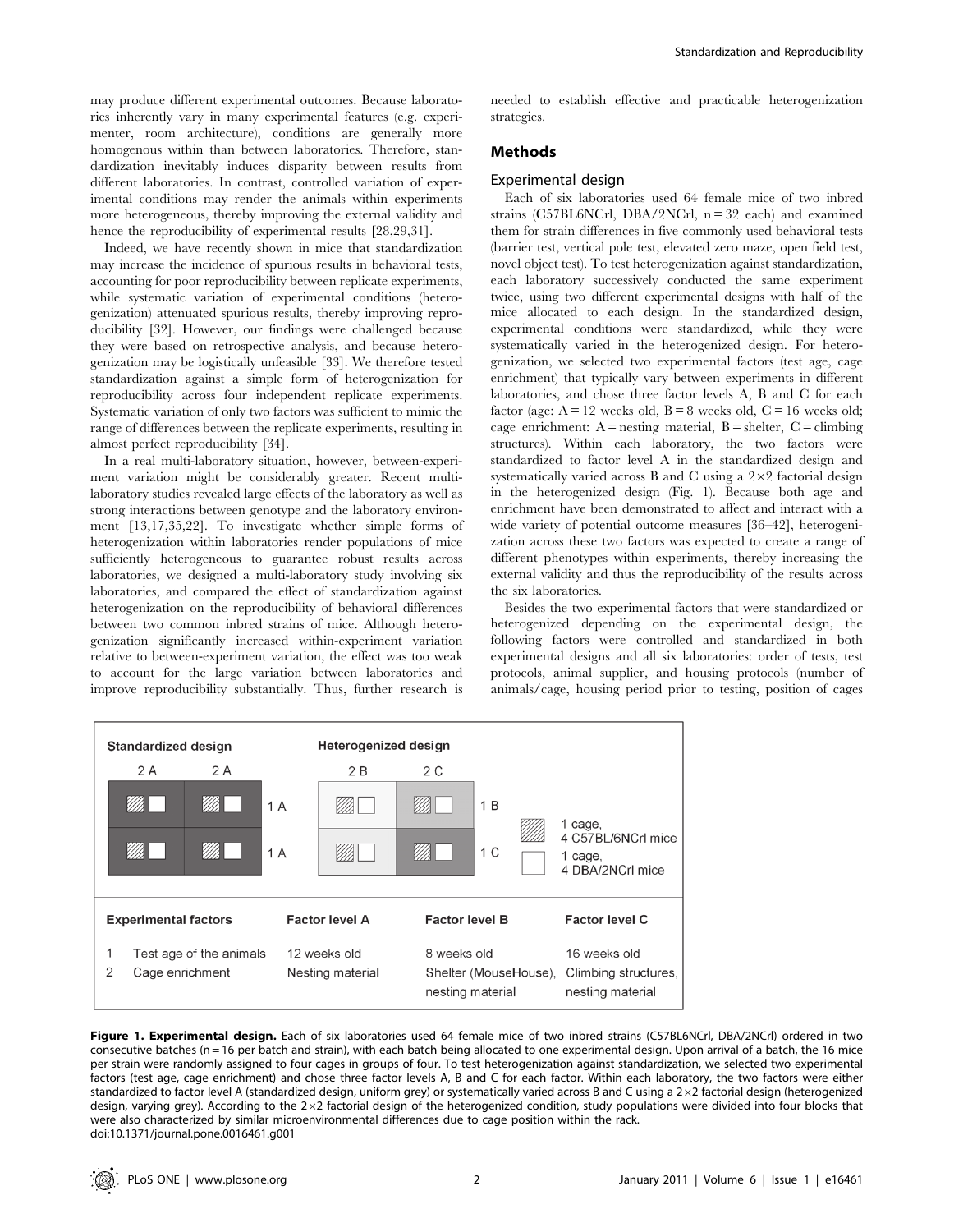within the rack, interval of cage changes). All other variables varied between laboratories depending on laboratory standards. These included: details of the housing conditions (e.g. local tap water, food type, local bedding material, cage size), physical arrangement of housing and testing rooms (e.g. local room architecture, humidity, lighting, temperature), test apparatuses, tracking software (e.g. ANYmaze or EthoVision), experimenter, handling method (e.g. with/without gloves), identification method (e.g. ear punctures, fur markings) arrival and test dates, and test time (see Tables 1 and 2).

### Laboratories

The study was conducted in the following six laboratories: (1) Animal Welfare and Ethology, University of Giessen (H. Würbel), (2) Behavioural Biology, University of Muenster (N. Sachser), (3) Psychoneuroendocrinology, Max Planck Institute of Psychiatry, Munich (C. Touma), (4) Animal Models in Psychiatry, Central Institute of Mental Health, Mannheim (P. Gass), (5) Delta Phenomics B.V. in Utrecht (B. Spruijt) and (6) Institute of Anatomy, University of Zürich (D. Wolfer). Each lab provided space in a conventional colony room for animal housing and a test room for behavioral testing. Animal care was provided by each lab's animal care staff together with the designated experimenter of each laboratory who also implemented cage enrichments and conducted behavioral testing throughout the two test weeks. Experimenters were a PhD student in Giessen, a PhD student in Muenster, a postdoctoral research fellow and a student assistant in the Munich lab, a technician and a postdoctoral research fellow in Mannheim, a biotechnician in the Utrecht lab, and a postdoctoral research fellow and a biotechnician in Zürich. All experimenters were adept in working with mice and conducting behavioral tests. Experimenters were not blinded to strain, age, housing conditions and experimental design. However, because our outcome measure was reproducibility across laboratories and each laboratory had its own experimenter, the experimenters' knowledge about the animals and their expectations about the outcome of the study could not bias our outcome measure.

## Between-laboratory standardized conditions and procedures

Animals and housing conditions. The 384 female mice  $(C57BL/6NCrL)$ , DBA/2NCrl,  $n = 192$  each) were obtained from Charles River Laboratories (Sulzfeld, Germany) aged nine weeks for the standardized condition, and aged five and thirteen weeks for the heterogenized condition (Fig. 2). Each lab independently ordered 32 females per strain that were supplied consecutively in two batches  $(n = 16/\text{strain})$ , one for the standardized design and one for the heterogenized design. The order of supply was balanced across laboratories with three laboratories (Giessen, Mannheim, Munich) starting with the standardized design and three laboratories (Muenster, Zürich, Utrecht) starting with the heterogenized design. Upon arrival, the mice were randomly assigned to samestrain groups of four and housed in conventional polycarbonate cages with sawdust, standard mouse diet and tap water ad libitum. Depending on the experimental design, cages contained additional equipment: Cages of the standardized design (A) additionally contained two soft tissue papers (Tork, SCA Hygiene Products

Table 1. Laboratory-specific housing conditions and animal care routines (STAN = standardized design, HET = heterogenized design).

|                               | Giessen                                       | <b>Muenster</b>      | Zürich                 | <b>Mannheim</b>      | Munich                   | <b>Utrecht</b>            |  |
|-------------------------------|-----------------------------------------------|----------------------|------------------------|----------------------|--------------------------|---------------------------|--|
| <b>Arrival and test dates</b> |                                               |                      |                        |                      |                          |                           |  |
| <b>Arrival (STAN)</b>         | Tue. 04/11/08                                 | Tue, 09/06/09        | Wed, 02/09/09          | Wed. 06/05/09        | Thu, 06/08/09            | Wed, 03/06/09             |  |
| Arrival (HET)                 | Tue, 11/11/08                                 | Tue, 26/05/09        | Wed, 26/08/09          | Wed, 20/05/09        | Thu, 13/08/09            | Wed, 27/05/09             |  |
| <b>Tests (STAN)</b>           | Mon. 24/11/08                                 | Mon. 29/06/09        | Mon. 28/09/09          | Mon. 01/06/09        | Mon. 31/08/09            | Mon. 29/06/09             |  |
| Tests (HET)                   | Mon, 01/12/08                                 | Mon, 15/06/09        | Mon, 21/09/09          | Mon, 15/06/09        | Mon, 07/09/09            | Mon, 22/06/09             |  |
| <b>Housing conditions</b>     |                                               |                      |                        |                      |                          |                           |  |
| Food type                     | Altromin 1324                                 | Altromin 1324        | Kliba Nafaq 3430       | Ssniff R/M-H         | Altromin 1324            | CRM (E) Expanded          |  |
| <b>Bedding</b>                | GRADE 6, Hellmann                             | Allspan, Höveler     | Lignocel S3-4          | Rehofix MK-2000      | LTE E-001, ABEDD         | Woodchips, ABEDD          |  |
| Cage size                     | Type III                                      | Type III             | Type III               | Type III             | Type III                 | Type II elongated         |  |
|                               | Physical arrangement of the housing room (HR) |                      |                        |                      |                          |                           |  |
| <b>Humidity</b>               | $35 + 5%$                                     | $60 + 5%$            | $50 + 5%$              | $50 + 5%$            | $60 + 5%$                | $67 + 10%$                |  |
| <b>Temperature</b>            | $21 \pm 1$ °C                                 | $20 \pm 1^{\circ}$ C | $21 \pm 1^{\circ}$ C   | $20\pm0.2^{\circ}$ C | $21 \pm 1^{\circ}$ C     | $21 \pm 1^{\circ}$ C      |  |
| Lighting                      | 8-20 white light,                             | 8-20 white light,    | 20-8 white light,      | 19-7 white light,    | 8-20 white light,        | 19-7 white light,         |  |
|                               | 20-8 lights off                               | 20-8 lights off      | 8-20 lights off (rev.) | 7-19 lights off      | 20-8 lights off          | 7-19 red light (rev.)     |  |
| Animal care                   |                                               |                      |                        |                      |                          |                           |  |
| Who?                          | experimenter                                  | experimenter         | experimenters (2)      | experimenters (2)    | experimenters (2)        | animal keeper             |  |
| <b>Cage cleaning</b>          | 1/week, Friday                                | 1/week, Tuesday      | 1/week, Wednesday      | 1/week, Wednesday    | 1/week, Friday           | 1/week, Monday            |  |
| Handling                      | gloves, tail                                  | gloves, tail         | without gloves, tail   | gloves, tail         | gloves, tail             | without gloves, tail      |  |
| <b>Disturbance</b>            | none                                          | other mice in HR     | other mice in HR       | other mice in HR     | other mice in HR         | radio background          |  |
|                               |                                               |                      |                        |                      | (for first 10 days only) |                           |  |
| <b>Identification</b>         | fur markings                                  | fur markings         | tails markings,        | tail markings,       | ear punctures            | ear punctures, tail       |  |
|                               |                                               |                      | black marker           | black marker         |                          | markings, black<br>marker |  |

doi:10.1371/journal.pone.0016461.t001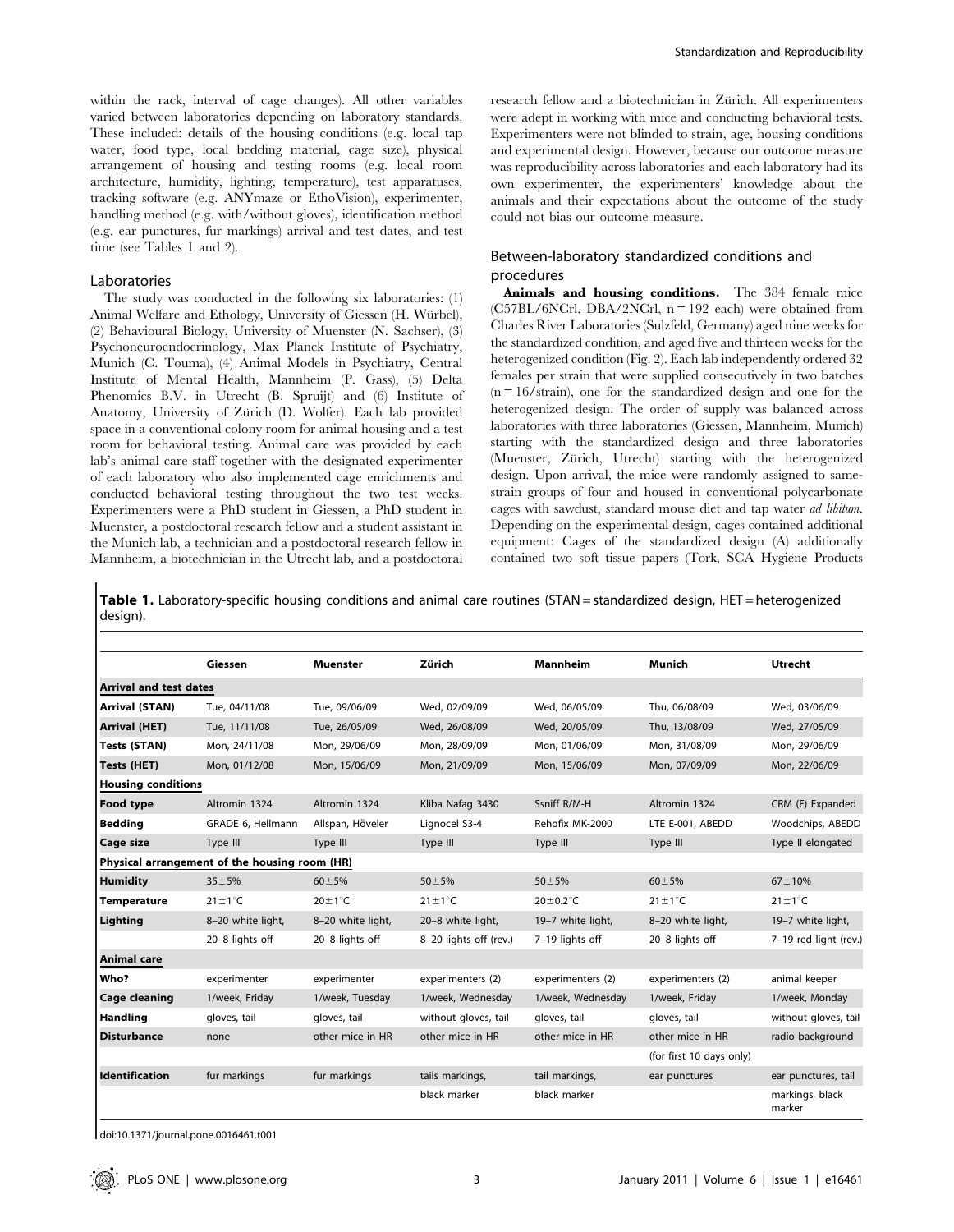Table 2. Laboratory-specific testing procedures and apparatuses.

|                           | Giessen              | <b>Muenster</b>                 | Zürich               | Mannheim                      | Munich                             | <b>Utrecht</b>       |  |
|---------------------------|----------------------|---------------------------------|----------------------|-------------------------------|------------------------------------|----------------------|--|
| <b>Behavioral testing</b> |                      |                                 |                      |                               |                                    |                      |  |
| Test room                 | separate room        | separate room                   | separate room        | separate room                 | same as housing room separate room |                      |  |
| <b>Distance</b>           | about 15m            | about 30m                       | about 10m            | about 1m                      | same room                          | about 10m            |  |
| Lighting                  | all tests:           | white light,                    | all tests:           | red light,                    | white light                        | red light            |  |
|                           | white light, 60 lx   | OF: 120lx, EZM: 220lx           | white light, 20lx    | EZM: white light, 25lx        | all tests: 60lx                    |                      |  |
| Test time                 | start: 9 a.m.,       | start: 10 a.m.,                 | start 9-10 a.m.,     | start: 10 a.m.,               | start: 9 a.m.,                     | start: 9 a.m.,       |  |
|                           | inactive phase       | inactive phase                  | active phase         | active phase                  | inactive phase                     | active phase         |  |
| Software                  | EthoVision 3.1       | ANYmaze                         | EthoVision 3.0       | EthoVision XT                 | ANYmaze                            | EthoVision XT        |  |
| Cleaning                  | 30% Isopropanol      | 30% EtOH                        | water                | 70% EtOH                      | 80% EtOH                           | water, cleaner       |  |
| <b>Experimenter</b>       | PhD student          | PhD student                     | postdoc,             | postdoc (EZM, OFT/<br>NOT),   | postdoc,                           | biotechnician        |  |
|                           |                      |                                 | biotechnician        | biotechnician (BT, VPT),      | student assistant                  |                      |  |
|                           |                      |                                 |                      | 2 trainees (assistance)       |                                    |                      |  |
| <b>Apparatuses</b>        |                      |                                 |                      |                               |                                    |                      |  |
| <b>BT</b>                 | Macrolon Type III,   | Macrolon Type III,              | Macrolon Type III    | Macrolon Type III,            | Macrolon Type III,                 | Macrolon Type III,   |  |
|                           | barrier: 3cm high,   | barrier: 3cm high,              | barrier: 3cm high,   | barrier: 1cm high,            | barrier: 3cm high                  | barrier: 3cm high,   |  |
|                           | 0.6cm wide,          | 0.5cm wide.                     | 0.5cm wide           | 0.6cm wide.                   | 0.5cm wide                         | 0.6cm wide,          |  |
|                           | dark grey plastic    | transparent plastic             | dark grey plastic    | transparent plastic           | dark grey plastic                  | dark grey plastic    |  |
| <b>VPT</b>                | wooden pole, Ø2cm,   | wooden pole, Ø2cm,              | wooden pole, Ø2cm,   | wooden pole, Ø2cm,            | wooden pole, Ø2cm,                 | wooden pole, Ø2cm,   |  |
|                           | length: 45cm         | length: 45cm                    | length: 45cm         | length: 45cm                  | length: 45cm                       | length: 45cm         |  |
| <b>EZM</b>                | light grey plastic,  | grey plastic, covered           | light grey plastic   | grey plastic, covered         | light grey plastic,                | light grey plastic,  |  |
|                           | elevated 40cm,       | with a white plastic<br>runway, | elevated 40cm,       | with black<br>cardboard paper | elevated 40cm,                     | elevated 40cm,       |  |
|                           | Ø46cm, 5.5cm width   | elevated 40cm,                  | Ø46cm, 5.5cm width   | elevated 50cm.                | Ø46cm, 5.5cm width                 | Ø46cm, 5.5cm width   |  |
|                           |                      | Ø46cm, 5.5cm width              |                      | Ø46cm, 6cm width              |                                    |                      |  |
| <b>OFT+NOT</b>            | 4 adjacent dark grey | 4 adjacent grey arenas          | 4 adjacent white     | 4 adjacent white              | 4 adjacent dark grey               | rat phenotyper,      |  |
|                           | plastic arenas       | with white ground<br>plates     | plastic arenas       | plastic arenas                | plastic arenas                     | transparent plastic  |  |
|                           | $(50cm \times 50cm)$ | $(40cm \times 40cm)$            | $(50cm \times 50cm)$ | $(50cm \times 50cm)$          | $(50cm \times 50cm)$               | $(45cm \times 45cm)$ |  |
|                           |                      |                                 |                      |                               |                                    |                      |  |

doi:10.1371/journal.pone.0016461.t002

GmbH, Wiesbaden, Germany), while half of the cages of the heterogenized design (B) contained a mouse house (MouseHouse, Tecniplast, Italy) and one tissue paper and the other half (C) a climbing structure (18 cm long, 10 cm high) [43], a wooden ladder (3 rungs, each 5 cm long, 14 cm high; Trixie Heimtierbedarf, Tarp, Germany) and one tissue paper. Cages were cleaned once per week, except for the test week to minimize disruption due to cage cleaning before testing. Mice were housed under these conditions for three weeks before the onset of the test phase (Fig. 2). Temperature and relative humidity were stable within laboratories, but differed between them (see Table 1). Similarly, all mice were held under a constant 12 h light-dark cycle, but the time schedules differed between laboratories (see Table 1).

Depending on the position in the rack, cages may differ in local environmental conditions (e.g. temperature, humidity, lighting, and disturbance) due to variation in proximity to ventilation, lights and human traffic. To avoid position bias, we controlled for cage position in the experimental design [44]. Thus, the eight cages of one design were stacked in two horizontal lines of four cages in one rack, with cages of DBA/2NCrl and C57BL/6NCrl mice balanced for horizontal and vertical position in the rack, and each vertical pair of cages of C57BL/6NCrl and DBA/2NCrl

mice was treated as a block, assuming greater microenvironmental similarity within blocks than between blocks.

All procedures complied with the regulations covering animal experimentation within the EU (European Communities Council Directive 86/609/EEC) and in the countries in which the experiments were conducted (Germany: Deutsches Tierschutzgesetz; The Netherlands: Dutch Animal Welfare Act; Switzerland: Schweizerisches Tierschutzgesetz). They were conducted in accordance with the institutions' animal care and use guidelines and, where necessary, approved by the national and local authorities. The German labs (Giessen, Munich, Münster and Mannheim) did not need formal approval of the study by governmental authorities, because the study did not involve any harmful procedures. In the Utrecht lab, the study was approved by the Dutch Ethical Commission (Lely-DEC) under license number DPh-09-04, and the lab's permission to conduct animal experiments was granted by their general license number 24900 provided by the Dutch Government. In the Zürich lab, the study was approved by the Swiss Federal Veterinary Office under license number 204/2008. Moreover, all efforts were made to minimize the number of animals used and the severity of procedures applied in this study.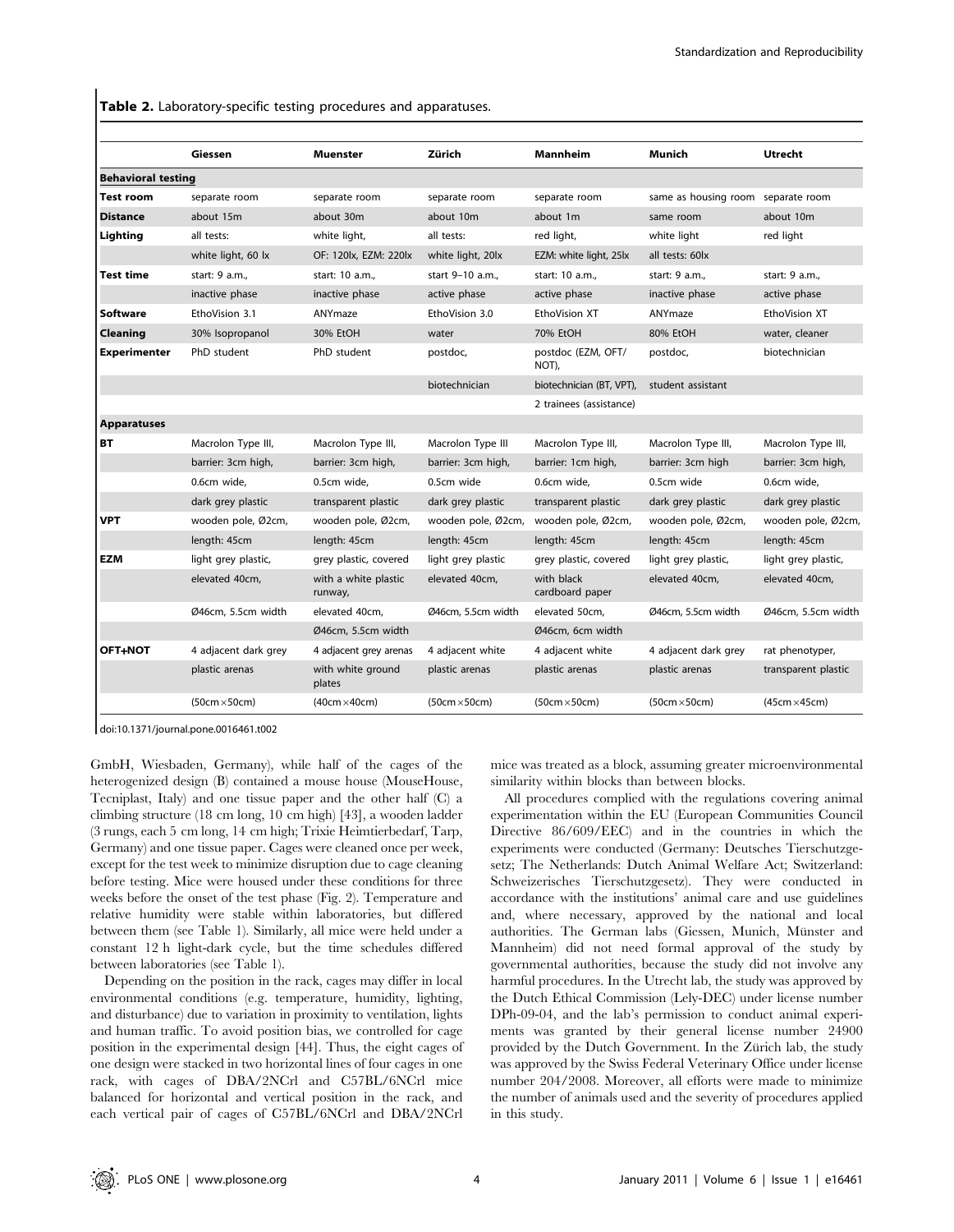

Figure 2. Experimental procedure followed by each laboratory. The 64 mice per laboratory, aged nine weeks for the standardized design, and five and thirteen weeks for the heterogenized design, were supplied in two independent batches (n = 16/strain). Upon arrival, the mice were group-housed in conventional polycarbonate cages for three weeks. Cages of the standardized design (red) contained two pieces of tissue paper (nesting material), while half of the cages of the heterogenized design (blue) contained a mouse house and the other half a climbing structure and a wooden ladder. Subsequent to the three-week housing phase, mice were subjected to a battery of five behavioral tests. The whole experimental procedure lasted five weeks, including a three-week housing phase, a one-week test phase and one week shift between the behavioral tests of the standardized and the heterogenized design. The order was balanced across the six laboratories with three laboratories starting with the standardized and three laboratories with the heterogenized design. doi:10.1371/journal.pone.0016461.g002

Behavioral testing. Mice were subjected to five behavioral tests that are commonly performed in drug-screening or behavioral phenotyping studies. They were conducted in the same order in all six laboratories: day 1: barrier test (BT), vertical pole test (VPT), day 2: elevated zero maze (EZM), day 3: open field test (OFT) and day 4: novel object test (NOT). To monitor health status, mice were weighed prior to and after testing (Fig. 2).

Testing order of cages was balanced across strain and rack position, and the mice of one cage were tested either simultaneously (OFT, NOT) or successively (BT, VPT, EZM). Apparatuses were cleaned with water or alcohol solution between trials.

Barrier test. To test the exploratory drive, mice were individually placed into an unfamiliar, empty type III Macrolon cage, divided in two halves by a plastic hurdle (see Table 2). At the beginning of each trial, a mouse was placed into one of the compartments according to a pseudo-random schedule. The test was finished when the mouse either crossed the barrier (all four paws on the other side of the barrier) or a maximum time of 300 s elapsed without the mouse climbing over the barrier. The latency to cross the barrier was used as measure of exploratory behavior.

Vertical pole test. The vertical pole test is a measure of motor coordination and balance that requires minimal equipment [45]. A wooden pole, approximately 2 cm in diameter and 40 cm long, was wrapped with cloth tape for improved traction. The mouse was placed on the centre of the pole that was held in a horizontal position by hand. The pole was then gradually lifted to a vertical position. The test was finished when the mouse either fell off the pole or held fast to it for 180 s. The latency to fall off the pole was used as dependent variable.

Elevated zero maze. On an EZM, the exploratory drive of mice is competing with their natural avoidance of heights and open spaces [45]. The EZM is a modification of the elevated plus maze that was first introduced and pharmacologically validated in rats [46,47]. The advantage of the EZM is that it lacks the ambiguous central square of the traditional plus maze. The apparatus consisted of a circular platform, elevated 40–50 cm above the floor, divided into two open and two closed sectors enclosed by walls of about 20 cm height. At the beginning of each trial, the mouse was placed in one of the two closed sectors and behavior was recorded for 300 s. By using specialized tracking software, the total path moved on the maze as well as the path moved within, the time spent in, and the number of entries into the open and closed sectors, were automatically recorded. Moreover, head dips, stretched postures and rearing behavior were manually calculated according to the following definitions:

- $\bullet$  Head dip (HD): The animal dips its head over the side of the maze while its body remains on the maze.
- Protected HD: Head dips are considered protected when the animal dips its head over the side of the maze while its body remains in a closed segment.
- Stretched posture: Elongation of the body while maintaining the hind paws fixed, followed by retraction.
- Rearing: Standing upright on the hind limbs with or without touching a wall surface.

Open field test. The open field test is the most widely used behavioral test since it was developed by Hall [48,49]. It has been validated pharmacologically as a test of anxiety [50], but is also used to measure exploratory and locomotor drive in laboratory rodents [45]. The apparatus consisted of an open box, 40 cm640 cm minimum size, virtually divided into various zones (corners, 5 cm wall zone, centre). Mice were placed into the centre of the empty open field arena and videotracked for 10 min. The time spent in, the distance travelled within, and the number of entries into each zone, were calculated. In addition, the total distance moved during the 10 min session was analyzed and the number of fecal boli dropped was counted at the end of each trial.

Novel object test. In combination with an open field test, the novel object test serves to discriminate between approach and avoidance tendencies towards novel stimuli [51]. Twenty-four hours after the open field test, the animals were re-exposed for 10 min to the same arena with a novel object (black pine cone, autoclaved, about 7 cm high and 6 cm in diameter mounted on a metal plate; Miroflor, Greiz, Germany) placed upright in the centre of the arena. In addition to the zones defined for the open field test, two zones surrounding the object (15 cm, 25 cm diameter) were defined as exploration zones. The zone defined by the object itself was excluded from the exploration zones to avoid confounding ''sitting on the object'' with ''object exploration''. Again, time spent in, distance travelled within, and the number of entries into the various zones were calculated. Object exploration time and frequency were assessed using the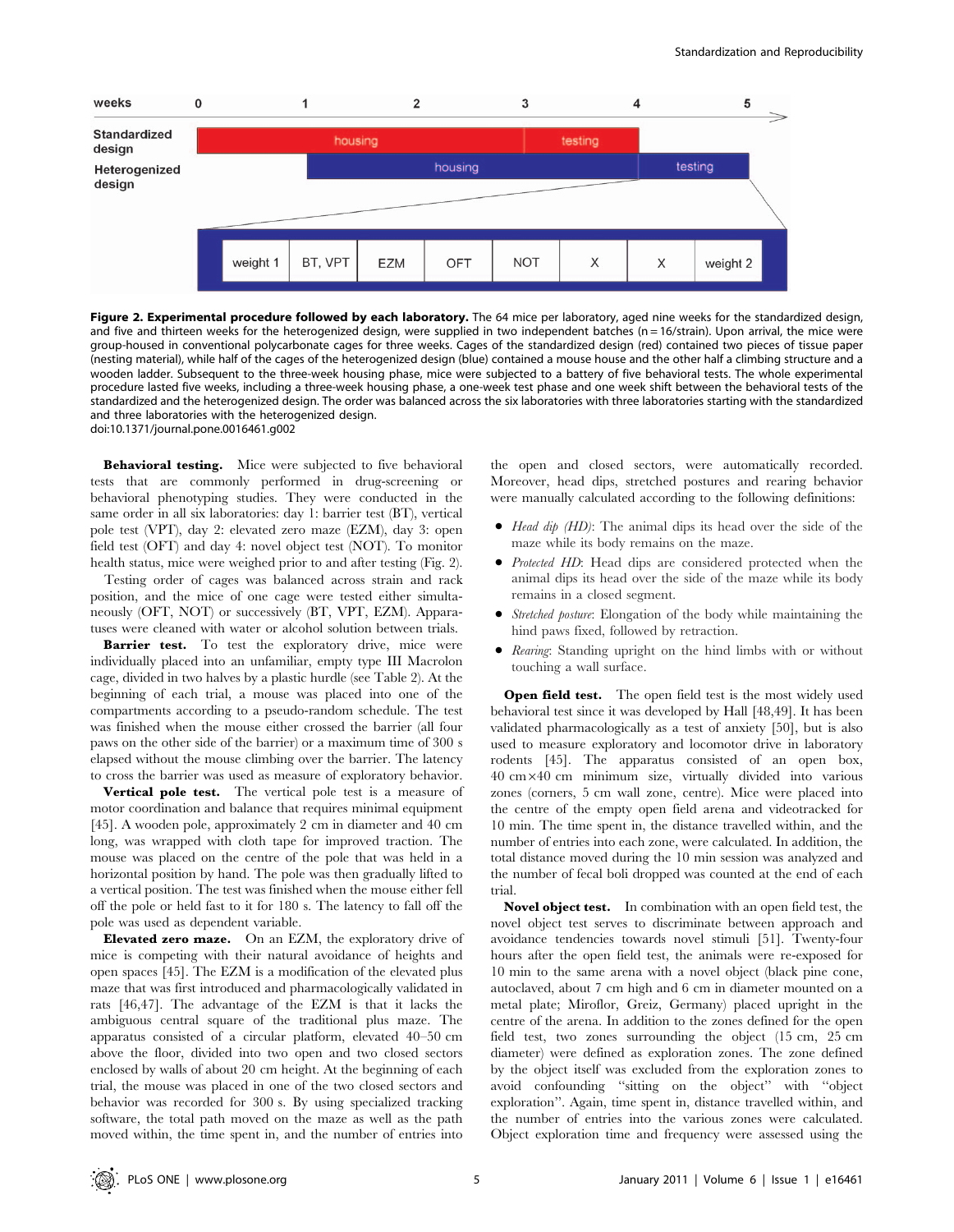time spent in, and the frequency of entering the exploration zones. Moreover, the total distance moved during the 10 min session was analyzed and the number of fecal boli dropped was counted at the end of each trial.

#### Statistical analysis

The aim of the present study was to compare a standardized design with a heterogenized design to examine whether they differ with respect to the reproducibility of strain differences across laboratories, and sample size was determined by the minimum number of animals need for this purpose. For each factor combination of the heterogenized design we used only one cage per strain (the absolute minimum), with 4 mice in each cage (in total  $n = 16$  mice per strain, experimental design, and laboratory). We considered 4 mice per cage the absolute minimum to allow us to compare within-cage variance with between-cage variance as an important control measure to assess whether heterogenization had worked. Moreover, we considered 6 labs sufficient to obtain a reasonable estimate of the effect of heterogenization on reproducibility of behavioral strain differences.

Except for Utrecht, where one animal had died during the test phase, data recordings were complete. However, for 21 out of the 384 animals we had to exclude single values from the final analysis. Reasons for exclusion were (i) mice jumping out of the apparatus (especially in the BT), (ii) mice performing stereotypic circling in the open-field arena, and (iii) problems with video tracking. These missing values were replaced by series means.

All data were analyzed using General Linear Models (GLM). To meet the assumptions of parametric analysis, residuals were graphically examined for homoscedasticity and outliers, and, when necessary, the raw data were transformed using square-root, logarithmic or angular transformations (for a list of transformations see Table 3). For the analysis we selected 29 behavioral measures from the five behavioral tests, including common measures of activity, anxiety and exploratory drive, 20 of which were automatically recorded using specialized software (Table 3).

In a first step, we determined mean strain differences  $( =$  mean C57BL/6NCrl mice - mean DBA/2NCrl mice) for all 29 behavioral measures to compare variation among the six laboratories for the standardized and the heterogenized design.

Next, we analyzed the results of each laboratory separately (laboratory-specific analysis) as if each experiment had been conducted independently and assessed the main effect of 'strain' on each of the 29 behavioral measures using a GLM split by experimental design. Based on the  $2\times2$  factorial design of the heterogenized condition, and to account for microenvironmental differences due to cage position in the rack, each experiment was divided into the four blocks of cage pairs, and 'block' included as a blocking factor in the GLM:  $y = \frac{1}{10}$  block. Including 'block' as a blocking factor in the GLM allowed us to control for betweenblock variation, thereby reducing variance in the data and increasing test sensitivity [52,53].

To explore the difference between the two experimental designs in the variation among laboratories (lab) further, we analyzed the two experimental designs separately using the GLM:  $y = \frac{1}{x}$  +  $lab + strain \times lab$ . We then compared the resulting F-ratios of the 'strain-by-lab' interaction term between the two experimental designs using a second GLM blocked by behavioral measure: y = experimental design+behavioral measure.

The rationale for using F-ratios for this comparison was twofold, namely (i) that F-ratios are scale invariant, so the different scales of the different test measures became unimportant, and (ii) that F-ratios in a GLM have a discrete null hypothesis  $(F = 1)$  which we could test against. The latter is Table 3. Complete list of behavioral measures used for the analysis and the transformations applied to meet the assumptions of parametric analysis (NT = no transformation,  $log = log_{10}(y+1)$ -transformed, sqrt = square-root-transformed,  $angular = arcsin(square-root(y)) - transformed$ .

| <b>Behavioral</b><br>test | <b>Behavioral measure</b>                          | <b>Transformation</b> |
|---------------------------|----------------------------------------------------|-----------------------|
| <b>BT</b>                 | latency to climb over the barrier [s]              | log                   |
| <b>VPT</b>                | latency to fall off the pole [s]                   | log                   |
| <b>EZM</b>                | total path moved [cm]                              | sqrt                  |
|                           | path moved in closed sectors [cm]                  | NT                    |
|                           | time spent in closed segments [s]                  | angular               |
|                           | number of open segment entries                     | sqrt                  |
|                           | total head dips                                    | sqrt                  |
|                           | protected head dips                                | NT                    |
|                           | bolus count                                        | sqrt                  |
|                           | total stretched postures                           | sqrt                  |
|                           | rearing frequency                                  | sqrt                  |
| OFT                       | bolus count                                        | <b>NT</b>             |
|                           | total path moved [cm]                              | sqrt                  |
|                           | path moved within centre [cm]                      | sqrt                  |
|                           | path moved within corners [cm]                     | <b>NT</b>             |
|                           | corner time [s]                                    | angular               |
|                           | centre time [s]                                    | angular               |
|                           | entries centre                                     | NT                    |
|                           | entries corners                                    | <b>NT</b>             |
| <b>NOT</b>                | bolus count                                        | NΤ                    |
|                           | total path moved [cm]                              | sqrt                  |
|                           | path moved within wall zone [cm]                   | sqrt                  |
|                           | path moved within exploration zone 1 [cm]          | sqrt                  |
|                           | path moved within exploration zone 2 [cm]          | sqrt                  |
|                           | exploration frequency 1 (zone $\varnothing$ 15 cm) | sqrt                  |
|                           | exploration frequency 2 (zone Ø 25 cm)             | sqrt                  |
|                           | exploration time 1 (zone $\varnothing$ 15 cm) [s]  | sqrt                  |
|                           | exploration time 2 (zone $\varnothing$ 25 cm) [s]  | sqrt                  |
|                           | wall time [s]                                      | angular               |

doi:10.1371/journal.pone.0016461.t003

because F-ratios reflect 'variance components', so we can think of the true variance of any factor as being = variance due to that factor+residual variance. Thus, in a GLM, if the variance due to the factor under test is 0, then the F-ratio will ideally be 1 (because F-ratio = (variance due to the factor + residual variance)/residual variance). Therefore, if the average F-ratio of the 'strain-by-laboratory' interaction term were equal to 1, this would mean that strain differences did not vary between laboratories, which would essentially be the same as perfect reproducibility. To test this statistically, we used a post-hoc t-test of the null hypothesis that F equals 1.

In the GLM used to determine variation among the six laboratories (y = strain + lab + strain  $\times$  lab), the residual variance accounts for all the within-laboratory variance (except variance due to 'strain'). However, the residual variance of this model reflects various aspects of within-laboratory variance, including variation due to the heterogenization factors, cage position in the rack, and individual differences. To determine how exactly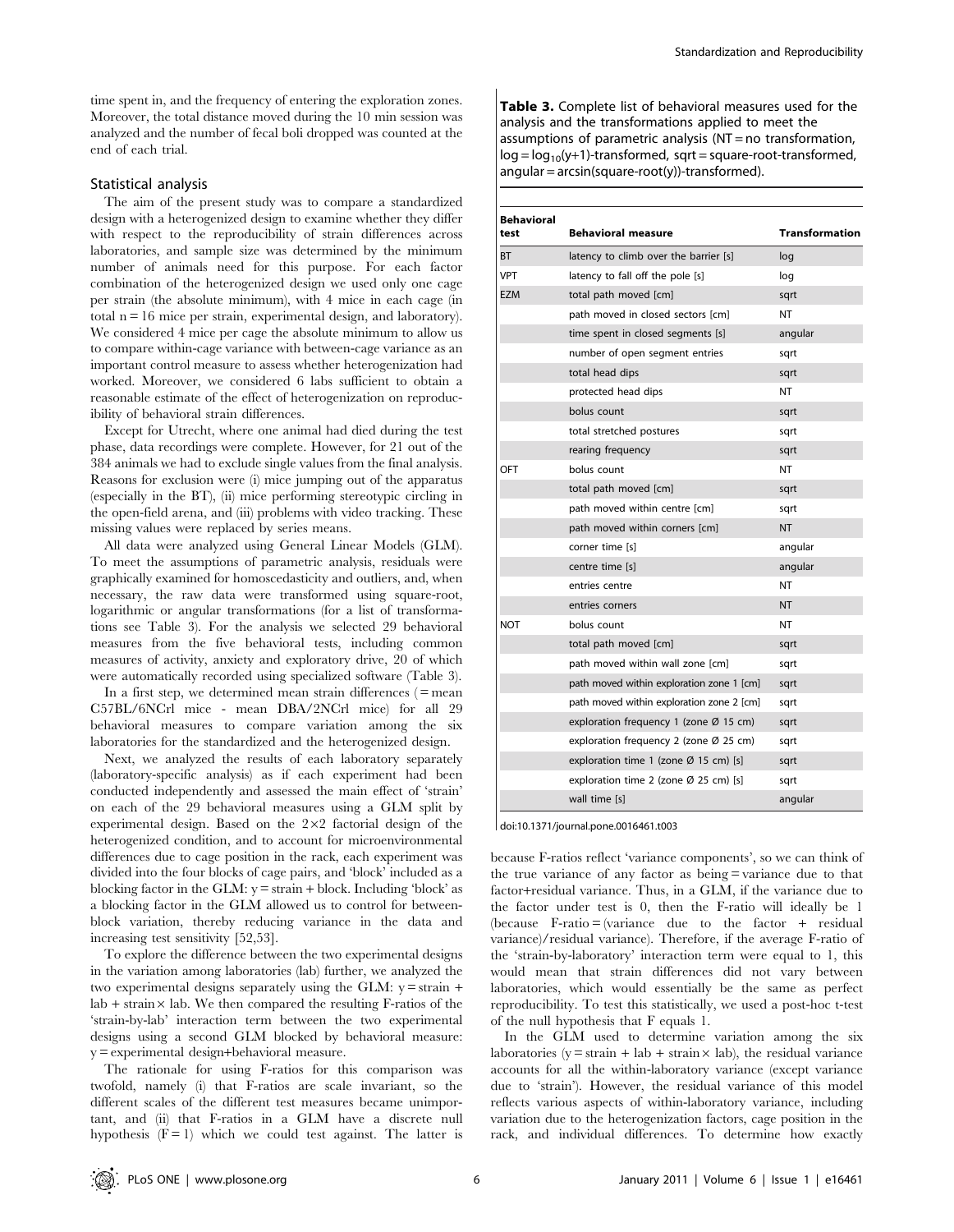heterogenization influenced between-experiment variation, we therefore calculated an additional GLM that included 'block' and the interaction between 'strain' and 'block' as factors:  $y = \frac{1}{x}$  $\text{lab} + \text{block}(\text{lab}) + \text{strain} \times \text{lab} + \text{strain} \times \text{block}(\text{lab}).$  Including 'block' and the 'strain-by-block' interaction (with 'block' nested within 'lab') in the GLM, allowed us to calculate an additional Fratio by dividing the mean squares (MS) of the 'strain-by-lab' interaction by the MS of the 'strain-by-block' interaction  $(F = MS(\text{strain} \times \text{lab})/MS(\text{strain} \times \text{block}(\text{lab})))$ . This F-ratio reflects the partitioning of the strain-by-block variance among all 24 blocks in the six laboratories into variance among blocks of different laboratories (i.e. between-laboratory variation), and variance among blocks within the same laboratory (i.e. withinlaboratory variation). It therefore represents an ideal measure to determine how heterogenization affected within-experiment variation relative to between-experiment variation [34]. Our prediction was that this ratio will be smaller for the heterogenized design, and ideally = 1. If it were equal to 1 or lower, this would mean that heterogenization generated as much or even more variance between the four blocks within a laboratory as exists between laboratories. All statistical tests were conducted using the software package SPSS/PASW (version 17.0 for Windows).

#### Results

#### Effects of strain and laboratory

Regardless of the experimental design, significant and, in some cases, large main effects of 'laboratory' and 'strain' were found for nearly all variables (Table 4). As expected, the absolute values measured were quite variable among laboratories (see Fig. 3 and Fig. 4). Such additive effects of the laboratory, however, occurred in all five behavioral tests, including measures of activity (e.g. total path moved in the open field), exploration (e.g. novel object exploration time and frequency), and anxiety (e.g. time spent in and frequency of entering the centre in the open field; Table 4). For example, mice tested in Muenster were, on average, less active than those tested in other labs (measured by 'total path moved in the open field test' or 'total path moved in the novel object test'). In particular, the number of stretched postures on the elevated zero maze varied most remarkably among the six laboratories (see Fig. 3).

Furthermore, comprehensive analysis of all data revealed strong differences between C57BL/6NCrl and DBA/2NCrl mice in all five behavioral tests (Table 4). Depending on the specific laboratory, however, the direction of strain differences varied for some behavioral measures. For example, on the elevated zero maze DBA/2NCrl mice showed more stretched postures than C57BL/6NCrl mice in Giessen (standardized design:  $F_{1,27} = 16.050$ , p $\leq 0.001$ ; heterogenized design:  $F_{1,27}$ 16.077, p $<$ 0.001), but fewer in Munich (standardized design:  $F_{1,27} = 12.949$ , p $\leq 0.001$ ), while they did not differ in Muenster, Zürich, and Utrecht (Fig. 3). In the novel object test, DBA/ 2NCrl mice explored the novel object much longer than C57BL/6NCrl mice in Giessen (standardized design:  $F_{1,27}$  = 101.067, p<0.001; heterogenized design:  $F_{1,27} = 24.892$ ,  $p<0.001$ ), while they explored it shorter in Zürich (heterogenized design:  $F_{1,27} = 5.760$ ,  $p < 0.05$ ) (Fig. 4). For most behavioral measures, however, the laboratory environment was critical in determining the size rather than the direction of strain effects.

#### Standardization versus heterogenization

Between-experiment variation. To explore the effect of the experimental design on the reproducibility of behavioral strain differences, the effect of 'strain' on each of the 29 behavioral measures was assessed separately for each laboratory. Although the average effect of 'strain' varied considerably among the six laboratories in the heterogenized design, the standardized design produced even more variable outcomes (Fig. 5). Moreover, the average F-ratios of the 'strain' effect were considerably larger in the standardized design (Fig. 5).

To confirm these findings statistically, we used the GLM  $y = \frac{1}{2}$  + strain  $\times$  lab (see Statistical Analysis) to determine the F-ratios of the 'strain-by-lab' interaction term for each of the 29 behavioral measures that were then compared between the two experimental designs. Indeed, these F-ratios were significantly smaller in the heterogenized design  $(F_{1,28} = 4.222, p = 0.049)$ , indicating improved reproducibility of strain differences among laboratories in the heterogenized design (Fig. 6). However, including 'block' in the GLM ( $y = \frac{1}{10}$  + lab + block(lab) + strain  $\times$  lab + strain  $\times$  block(lab)) weakened this effect to a nonsignificant trend ( $F_{1,28}$  = 3,405, p = 0.076), indicating that part of the effect was due to cage position, independent of the heterogenization factors. Moreover, in both designs the average F-ratio was significantly different from 1 (t-test of the null hypothesis that  $F = 1$ : standardized design:  $T_{28} = 7.660$ , p<0.001; heterogenized design:  $T_{28} = 8.214$ , p<0.001), demonstrating that strain effects varied substantially among laboratories in both designs (Fig. 6). Further graphical examination of the mean strain differences across the six laboratories confirmed this, although strain differences were somewhat more consistent in the heterogenized design (Fig. 7).

Within-experiment variation. To assess whether improved reproducibility in the heterogenized design was caused by heterogenization shifting variation from between-experiment variation to within-experiment variation, within-experiment variances were averaged across the six laboratories and compared between the two designs for each of the 29 behavioral measures. The average within-experiment variance was larger in 23 out of 29 measures in DBA/2NCrl mice and in 18 out of 29 measures in C57BL/6NCrl mice, suggesting that heterogenization systematically shifted variance from between-experiment to within-experiment variation.

To confirm this statistically, we used the GLM  $y = \frac{1}{10} + \frac{1}{100}$ block(lab) + strain  $\times$  lab + strain  $\times$  block(lab) and calculated the Fratio of the 'strain-by-lab' interaction term divided by the 'strainby-block' interaction term (see Statistical Analysis). These F-ratios were significantly smaller in the heterogenized design  $(F_{1,28}$ = 4.678, p = 0.039, Fig. 8), demonstrating that heterogenization did indeed increase within-experiment variation (variance among blocks of the same laboratory) relative to between-experiment variation (variance among blocks of different laboratories).

# **Discussion**

#### Strain effects

C57BL/6 and DBA/2 mice, two of the most widely used inbred strains of laboratory mice, are known to differ markedly in many behavioral tasks [54–59]. Therefore, it was not surprising to find significant and often large strain differences in almost all behavioral measures assessed in the present study. In line with previous studies, C57BL/6NCrl mice generally showed less anxiety-related behavior than DBA/2NCrl mice [55,56]. General levels of locomotor activity as measured by the total path moved in the tests, however, did not differ much between the two strains, although C57BL/6 mice are considered to be more active than DBA/2 mice [55,56].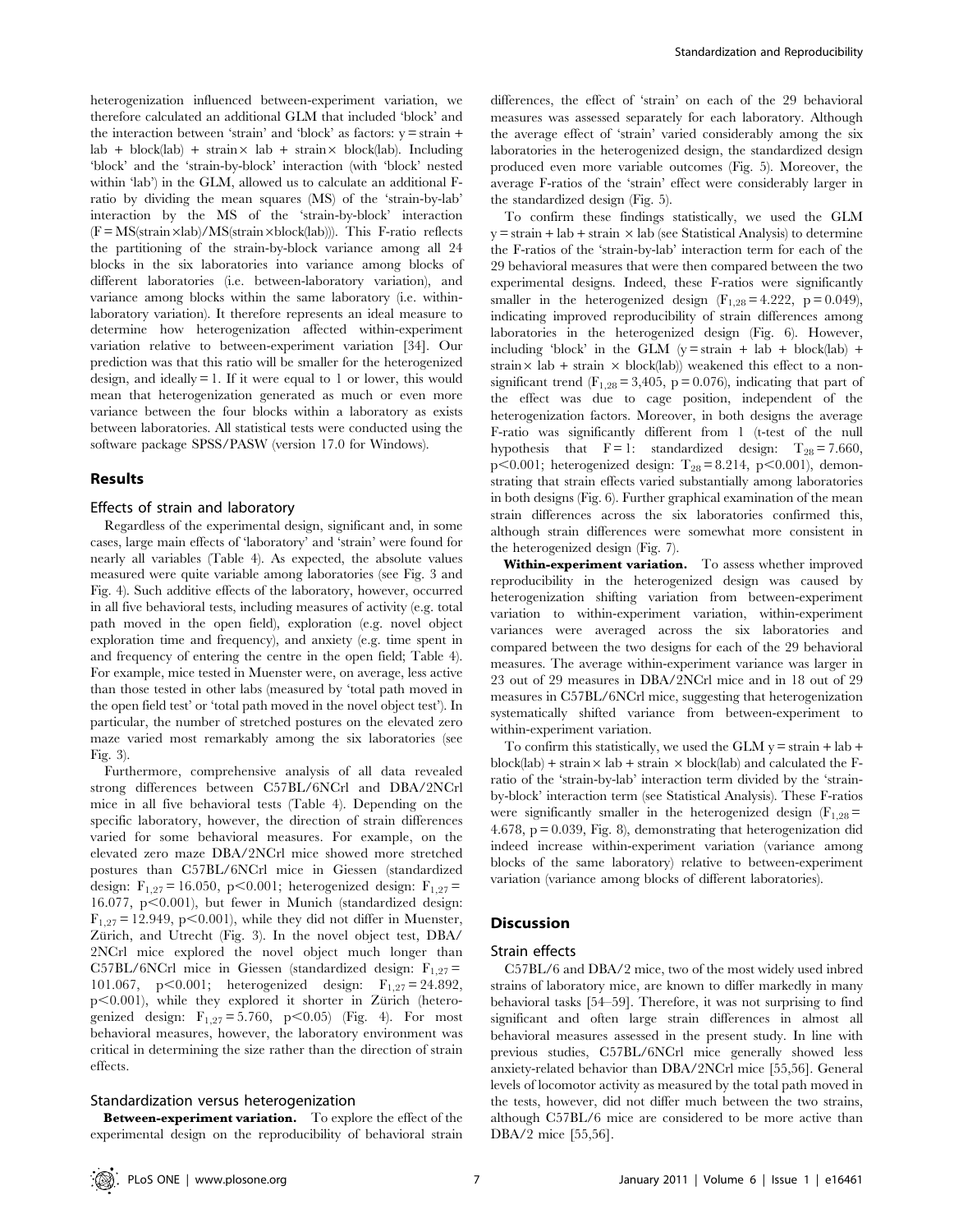Table 4. F-ratios of all behavioral measures for the main effects of 'strain' and 'laboratory' based on the GLM (split by experimental design): y = strain+laboratory+strain xlaboratory; p  $\leq$  0.001\*\*\*, p  $\leq$  0.01\*\*, p  $\leq$  0.05\*, p $>$ 0.05 NS.

|                                           | <b>Strain</b>       |            |        |               |                     | Laboratory |               |           |                     | <b>Strain × Laboratory</b> |               |           |  |
|-------------------------------------------|---------------------|------------|--------|---------------|---------------------|------------|---------------|-----------|---------------------|----------------------------|---------------|-----------|--|
|                                           | <b>Standardized</b> |            |        | Heterogenized | <b>Standardized</b> |            | Heterogenized |           | <b>Standardized</b> |                            | Heterogenized |           |  |
| latency to climb over<br>barrier [s], BT  | 22,575              | $***$      | 14,080 | ***           | 3,988               | $***$      | 3,022         | $\ast$    | 2,526               | $\ast$                     | 2,803         |           |  |
| latency to fall off [s], VPT              | 113,205             | $***$      | 38,735 | ***           | 2,704               | $***$      | 1,918         | <b>NS</b> | 1.630               | <b>NS</b>                  | .509          | <b>NS</b> |  |
| total path moved [cm], EZM                | 6,811               | $***$      | 10.683 | ***           | 30,542              | $***$      | 15,480        | $***$     | 11,197              | $***$                      | 14.467        | $***$     |  |
| path moved in closed sectors<br>[cm], EZM | 0,584               | <b>NS</b>  | 0,931  | <b>NS</b>     | 33,348              | ***        | 17,354        | $***$     | 6,364               | ***                        | 13,981        | ***       |  |
| time in closed segments [s], EZM          | 84,642              | $***$      | 35,154 | $***$         | 12,580              | $***$      | 7,451         | $***$     | 5,236               | $***$                      | 2,027         | <b>NS</b> |  |
| open segment entries, EZM                 | 56,711              | $***$      | 31,446 | $***$         | 11,333              | $***$      | 0,861         | <b>NS</b> | 10,182              | $***$                      | 2,867         | $\ast$    |  |
| total head dips, EZM                      | 106,193             | $***$      | 61,963 | ***           | 2,982               | $\ast$     | 6,613         | $***$     | 3,353               | $***$                      | 3,137         | $***$     |  |
| protected head dips, EZM                  | 42,265              | $***$      | 38,389 | ***           | 1,801               | <b>NS</b>  | 8,978         | $***$     | 2,166               | <b>NS</b>                  | 3,101         | $\ast$    |  |
| bolus count, EZM                          | 105,702             | $***$      | 76,452 | ***           | 1,600               | <b>NS</b>  | 9,820         | $***$     | 2,839               | $\ast$                     | 3,874         | $***$     |  |
| total stretched postures, EZM             | 0,131               | <b>NS</b>  | 0,050  | <b>NS</b>     | 122,767             | $***$      | 151,486       | $***$     | 5,744               | ***                        | 3,376         | $***$     |  |
| number of "rearing", EZM                  | 8,715               | $\ast\ast$ | 4,870  | $\ast$        | 18,002              | $***$      | 3,692         | $***$     | 1,469               | <b>NS</b>                  | 4,434         | $***$     |  |
| bolus count, OFT                          | 25,920              | $***$      | 36,667 | $***$         | 0,920               | <b>NS</b>  | 6,600         | $***$     | 2,033               | <b>NS</b>                  | 4,136         | $***$     |  |
| path centre [cm], OFT                     | 48,366              | $***$      | 10.774 | ***           | 37,967              | $***$      | 46,303        | $***$     | 6,160               | $***$                      | 7,372         | ***       |  |
| path corner zone [cm], OFT                | 108,431             | $***$      | 74,080 | ***           | 119,952             | $***$      | 134,583       | $***$     | 3,028               | $\ast$                     | 1,977         | <b>NS</b> |  |
| total path moved [cm], OFT                | 2,255               | NS.        | 1,177  | NS            | 39,026              | $***$      | 41,679        | $***$     | 5,441               | $***$                      | 4,942         | ***       |  |
| corner time [s], OFT                      | 88,109              | $***$      | 13,775 | $***$         | 34,907              | $***$      | 43,196        | $***$     | 3,863               | $***$                      | 7,921         | ***       |  |
| centre time [s], OFT                      | 92,615              | $***$      | 49,561 | $***$         | 36,893              | $***$      | 43,855        | $***$     | 3,450               | $***$                      | 3,161         | $***$     |  |
| entries centre, OFT                       | 10,492              | $***$      | 8,338  | $***$         | 36,579              | $***$      | 47,698        | $***$     | 10,515              | ***                        | 10,290        | $***$     |  |
| entries corner zone, OFT                  | 24,171              | $***$      | 19,427 | ***           | 30,691              | $***$      | 26,147        | $***$     | 11,699              | ***                        | 4.669         | ***       |  |
| bolus count, NOT                          | 48,835              | $***$      | 41.776 | ***           | 6,836               | ***        | 7,038         | $***$     | 1,016               | <b>NS</b>                  | 2,666         | $\ast$    |  |
| total path moved [cm], NOT                | 15,087              | $***$      | 14,049 | $***$         | 44,393              | $***$      | 20,109        | $***$     | 4,068               | $***$                      | 3,243         | $***$     |  |
| path wall zone [cm], NOT                  | 17,781              | $***$      | 30,000 | ***           | 42,941              | $***$      | 29,831        | $***$     | 3,026               | $\ast$                     | 1,544         | <b>NS</b> |  |
| path exploration zone 1 [cm], NOT         | 78,443              | $***$      | 52,096 | ***           | 9,794               | $***$      | 13,029        | $***$     | 8,301               | $***$                      | 3,960         | $***$     |  |
| path exploration zone 2 [cm], NOT         | 34,177              | $***$      | 8,186  | $***$         | 11,888              | $***$      | 8,660         | $***$     | 17,232              | ***                        | 4,899         | $***$     |  |
| exploration frequency 1, NOT              | 100,276             | $***$      | 49,733 | $***$         | 2,755               | $\ast$     | 2,868         | $\ast$    | 14,347              | $***$                      | 6,363         | $***$     |  |
| exploration frequency 2, NOT              | 50,252              | $***$      | 19,235 | ***           | 6,223               | $***$      | 2,956         | $\ast$    | 14,259              | ***                        | 5,762         | $***$     |  |
| exploration time 1 [s], NOT               | 88,788              | $***$      | 75,483 | ***           | 10,916              | $***$      | 11,121        | $***$     | 3,415               | $***$                      | 1,630         | NS.       |  |
| exploration time 2 [s], NOT               | 29,488              | $***$      | 3,355  | <b>NS</b>     | 5,747               | ***        | 8,094         | $***$     | 16,765              | $***$                      | 6,832         | ***       |  |
| wall time [s], NOT                        | 0,678               | <b>NS</b>  | 0,064  | <b>NS</b>     | 12,360              | $***$      | 22,463        | $***$     | 2,322               | $\ast$                     | 2,477         |           |  |

doi:10.1371/journal.pone.0016461.t004

#### The impact of the laboratory environment

We also found considerable differences in the absolute values measured in different laboratories, confirming previous findings [13,22,35]. In particular, the frequency of stretched postures on the elevated zero maze differed markedly among laboratories. Such large differences in the absolute values may be typical for manually recorded measures and reflect experimenter-dependent variability, highlighting the importance of inter-observer reliability training [60,61] and the value of automated data recording [62,63]. However, such additive differences among laboratories do not normally threaten the validity of strain differences. For example, Munich and Muenster used ANYmaze (Stoelting Co.) for video-tracking of open field and elevated zero maze performance, while the other four laboratories used two different versions of EthoVision (Noldus Information Tecnology). Differences in software functioning may indeed explain some variation in the absolute values measured, but should not affect the size and direction of strain differences.

Despite the marked phenotypic differences between these two strains, however, we also found variation in the direction of strain differences among laboratories in some measures, indicating that the same test conducted in different laboratories may lead to fundamentally different conclusions. Such dramatic strain-bylaboratory interactions may arise when different strains respond differently to the specific environmental or testing conditions of the different laboratories. When using strains that are phenotypically less distinct as is often the case when transgenic strains are compared with wild-type strains [64], this may actually be the norm rather than an exception given that many phenotypic states are highly dependent on environmental conditions [11,19,30, 57,65]. In the present study, some aspects of the housing and testing conditions were equated between laboratories (e.g. supplier, testing order, position of cages within the rack), while others remained laboratory-specific (e.g. local room architecture, tracking software, experimenter, time of testing, handling and identification method). However, because both additive and non-additive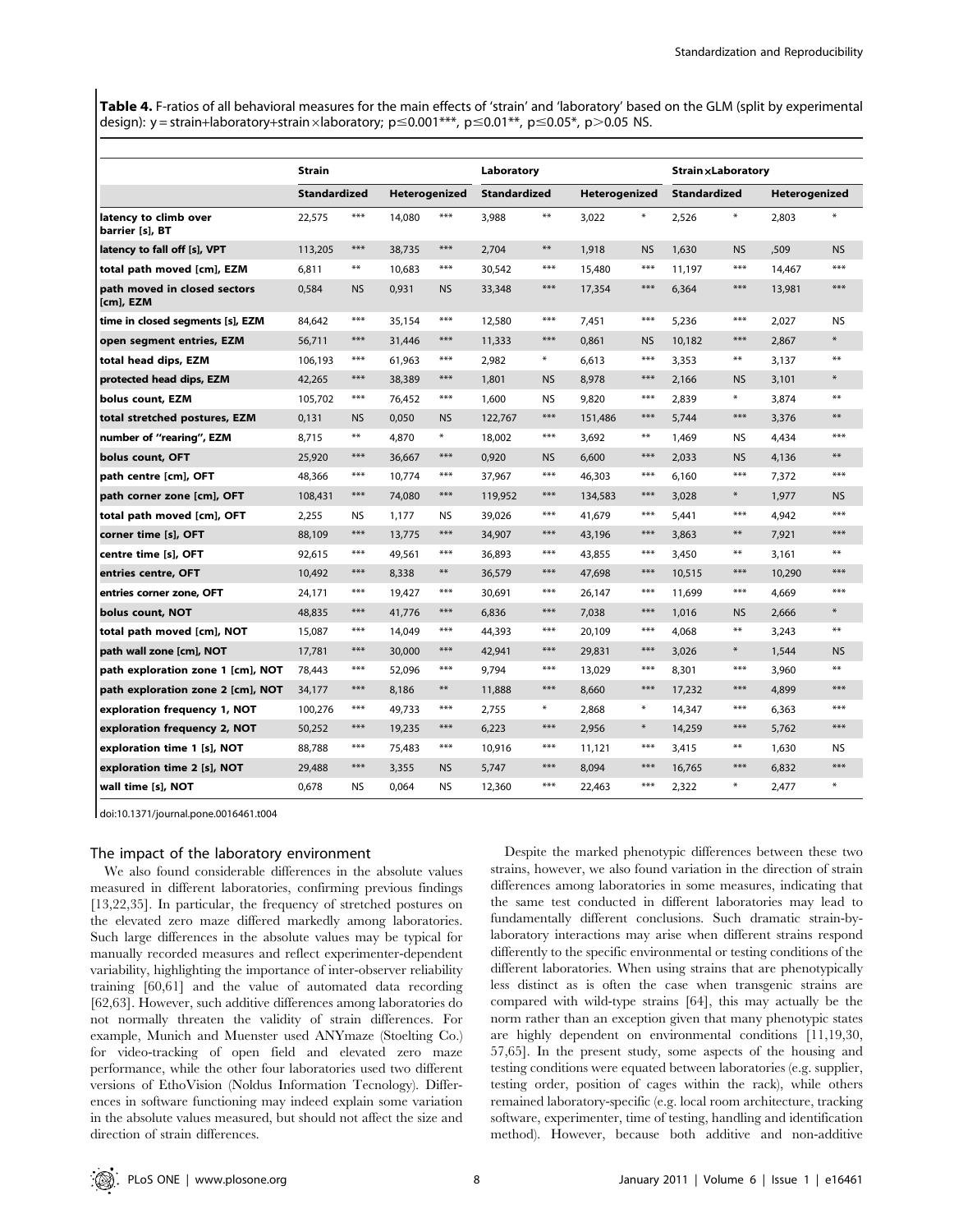

Figure 3. Number of stretched postures on the elevated zero maze shown by C57BL/6NCrl and DBA/2NCrl mice. Data are presented as means (+ s.e.m., square-root-transformed,  $n = 16$ /strain and laboratory). The example illustrates large effects of the laboratory in the standardized (A) and heterogenized (B) design. Moreover, the direction of strain difference differed between Giessen and Munich in the standardized design. doi:10.1371/journal.pone.0016461.g003

laboratory effects may arise from any or all of these laboratoryspecific aspects, any further explanation of these effects in terms of single factors is impossible.

# Reproducibility of the results

Poor reproducibility is typically caused by interactions of genotype with the specific laboratory conditions. To avoid this, scientists are generally advised to strengthen efforts of standardization both within and between laboratories [23,27,66,67]. However, attempts to avoid poor reproducibility by more rigorous standardization are misleading. If fully effective,

standardization within laboratories would decrease variation within study populations to zero [28], and therefore, each experiment would turn into a single-case study with zero information gain, producing statistically significant, but irrelevant results that lack generality under even slightly different conditions [28,29]. Indeed, the average F-ratios of the 'strain' effect were considerably larger in the standardized design, indicating that standardization may systematically overestimate strain main effects. The obvious reason for this is that interactions between strain and the laboratory-specific conditions are mistaken for strain main effects [32,34].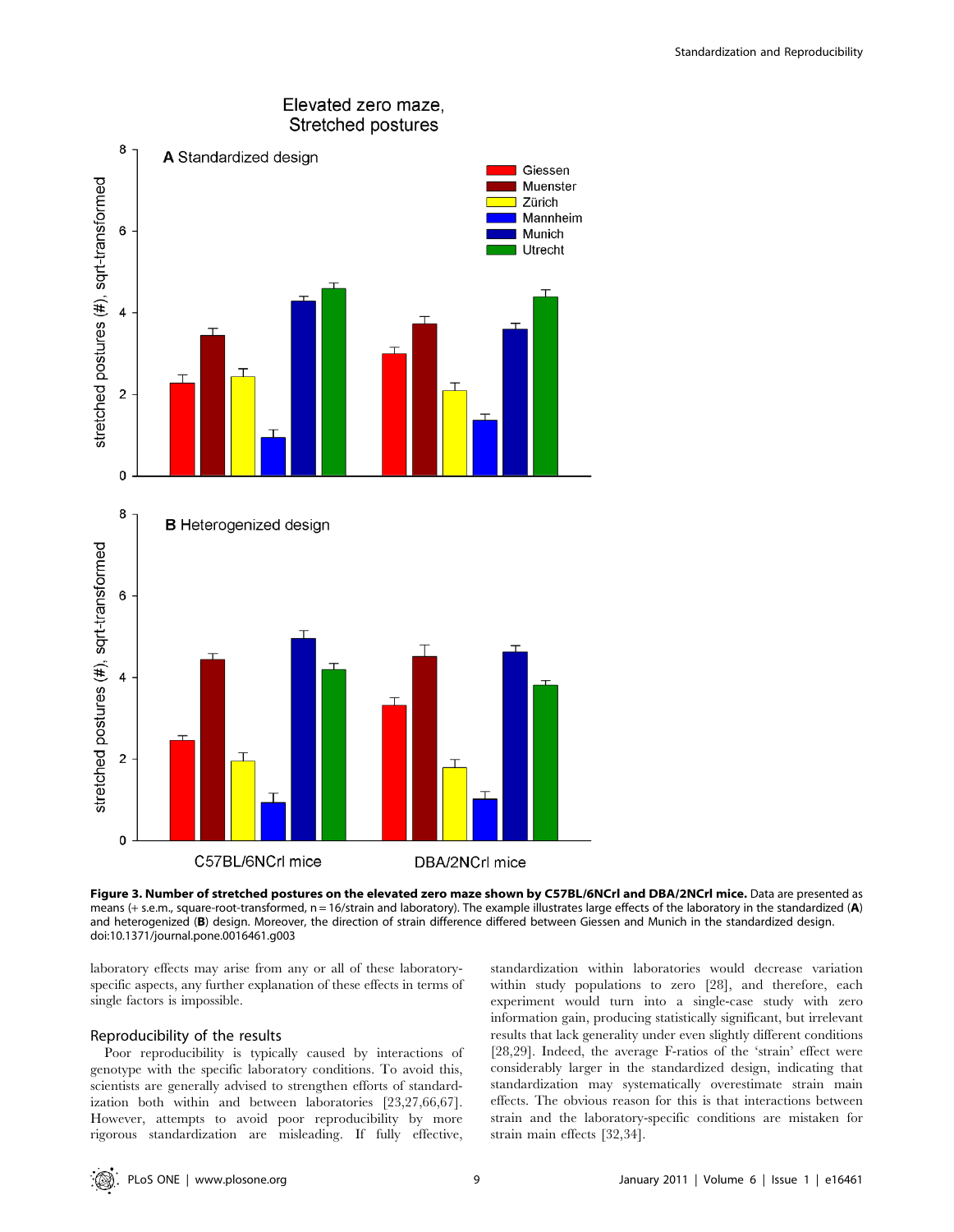



Instead of rigorous standardization, we proposed systematic variation of experimental conditions to render populations of experimental animals more heterogeneous, thereby improving the external validity of results across the unavoidable variation among laboratories [32,34]. The findings reported here are somewhat ambiguous with respect to the efficacy of heterogenization in improving reproducibility. Thus, although heterogenization did have an effect in the predicted direction, this effect was rather weak, and both heterogenization and standardization resulted in relatively poor reproducibility. The reason for this might be that either heterogenization did not work with our selection of behavioral measures or that the type of heterogenization employed here was not effective enough.

Both the reproducibility of behavioral measures and the effect of heterogenization on their reproducibility may vary depending on the exact selection of measures. However, heterogenization should have the weakest effect on those measures that are least sensitive to environmental conditions. Such measures should also be highly reproducible under both standardized and heterogenized conditions. The present analysis was based on a selection of 29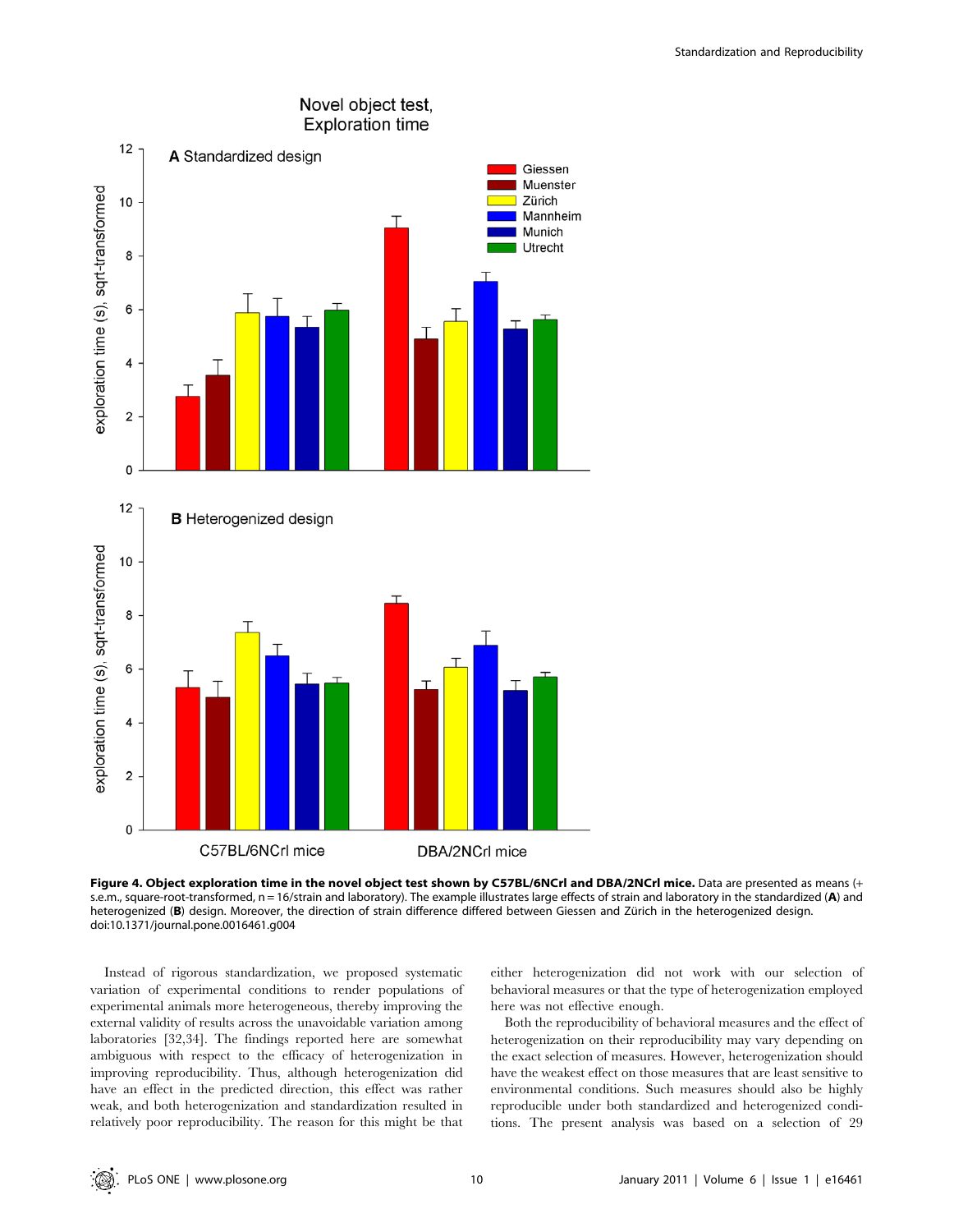

Figure 5. Variation of strain main effects across the six laboratories in both designs. For each laboratory and experimental design, the main effect of 'strain' was separately calculated and displayed in terms of the mean F-ratio (+ s.e.m., square-root-transformed) across all 29 behavioral measures. Although the strain effect varied considerably among laboratories in the heterogenized design, the standardized design produced even more variable outcomes. Moreover, average F-ratios for 'strain' were considerably higher in the standardized design, indicating that treatment effects may be systematically overestimated by standardization.

doi:10.1371/journal.pone.0016461.g005



Figure 6. Variation between laboratories in the standardized and in the heterogenized design. The variation in strain differences is displayed as mean F-ratios (+ s.e.m.) of the 'strain-by-laboratory' interaction term calculated for 29 behavioral measures. F-ratios were determined separately for the two experimental designs, square-roottransformed to meet the assumptions of parametric analysis, and then compared using a GLM blocked by 'behavioral measure'. F-ratios of the 'strain-by-laboratory' interaction terms were significantly lower in the heterogenized design ( $F_{1,28} = 4.222$ ,  $p = 0.049$ ), indicating lower between-experiment variation.

doi:10.1371/journal.pone.0016461.g006

Between-experiment variation, Strain x laboratory interaction

behavioral measures from five tests that are widely used in behavioral phenotyping or drug screening studies. The fact that nearly all of these measures varied considerably among laboratories suggests that they were highly sensitive to environmental conditions. Therefore, our selection of measures is unlikely to account for the relatively weak improvement of reproducibility by heterogenization. Instead, our findings suggest that the study populations generated within laboratories by the form of heterogenization employed here did not adequately represent the range of variation between the six laboratories. The reason for this may be that age and cage enrichment were poor heterogenization factors, or that the specific levels of these factors were not different enough to induce sufficient variation in behavioral phenotypes.

#### Efficacy of heterogenization

Our choice of heterogenization factors was based on practical considerations and on studies demonstrating that both age and enrichment affect, and interact with, a variety of potential outcome measures [36–42,68,69]. It is possible that more distinct levels of these factors would have produced stronger effects. Moreover, the pretest housing period was limited to three weeks for logistic reasons. Perhaps a longer exposure of the mice to the laboratory-specific conditions would have strengthened the effects of the heterogenization factors. On the other hand, more extreme variation of age and enrichment, or a longer housing period would have rendered heterogenization less practicable. This raises the question whether other factors might be more effective in heterogenization.

Many of the measures obtained from behavioral tests are highly sensitive to test conditions. Paylor [33] suggested running experiments in several batches tested on different days. While this may be an effective strategy since test conditions are likely to vary from day to day, it is not a well controlled strategy, and efficacy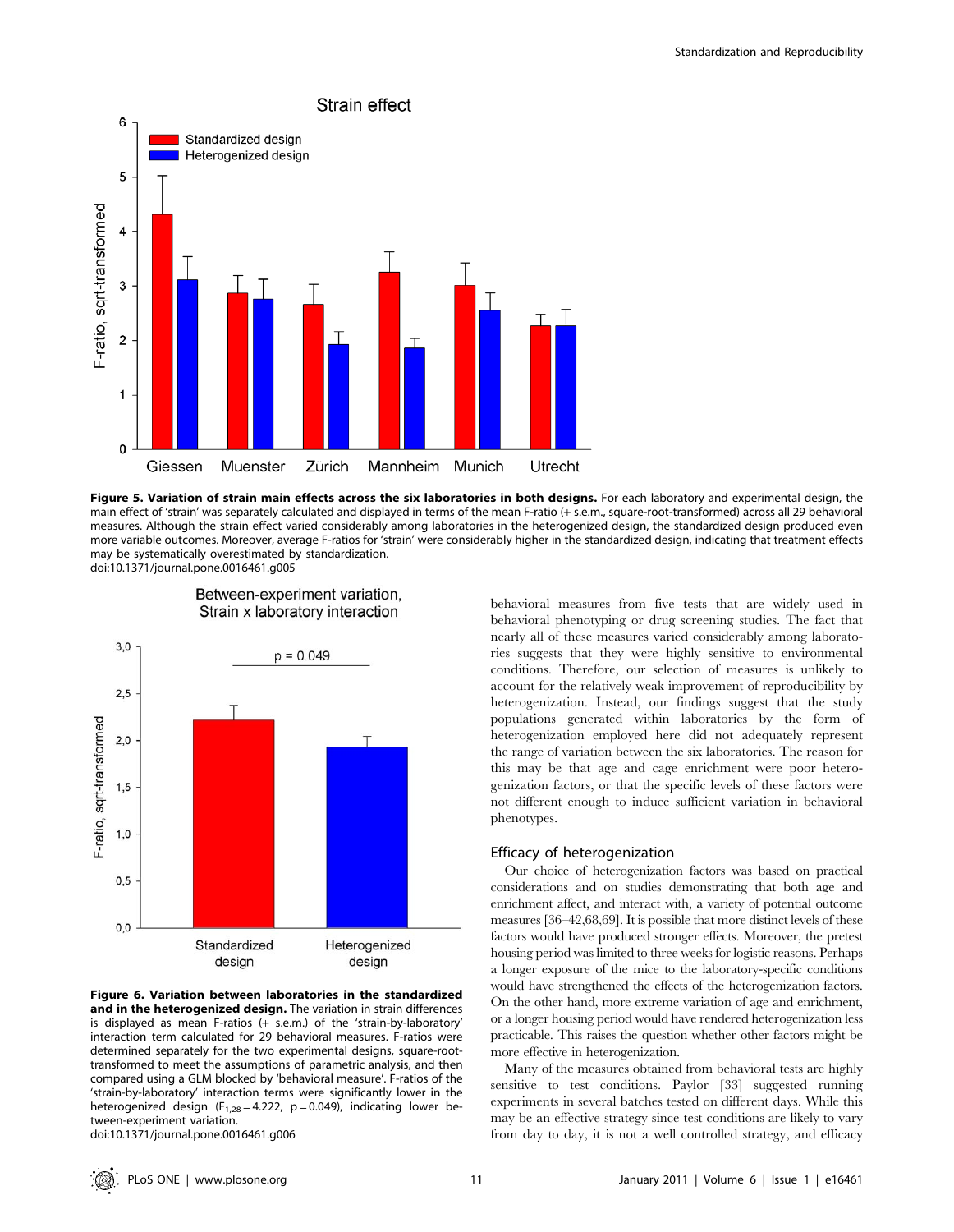

Figure 7. Variation of mean strain differences in the standardized and heterogenized design across the six laboratories. Four examples of selected behavioral measures from four of the five behavioral tests are displayed: (A) Latency to fall off the pole in the vertical pole test, (B) number of open segment entries on the elevated zero maze, (C) number of corner entries in the open field test and (D) path travelled within the exploration zone in the novel object test. Strain differences varied considerably between laboratories in both designs, but were somewhat more consistent in the heterogenized design. Each laboratory tested 16 mice per strain for each experimental design. doi:10.1371/journal.pone.0016461.g007

may vary greatly both within and between laboratories. Alternatively, specific factors of the test conditions may be used for systematic heterogenization similar to age and enrichment in the present study. For example, test time, background noise, and illumination level have all been shown to affect test responses [70– 73]. It is possible that heterogenization through factors of the test conditions would be more effective because their effects on the animals' test responses are more immediate.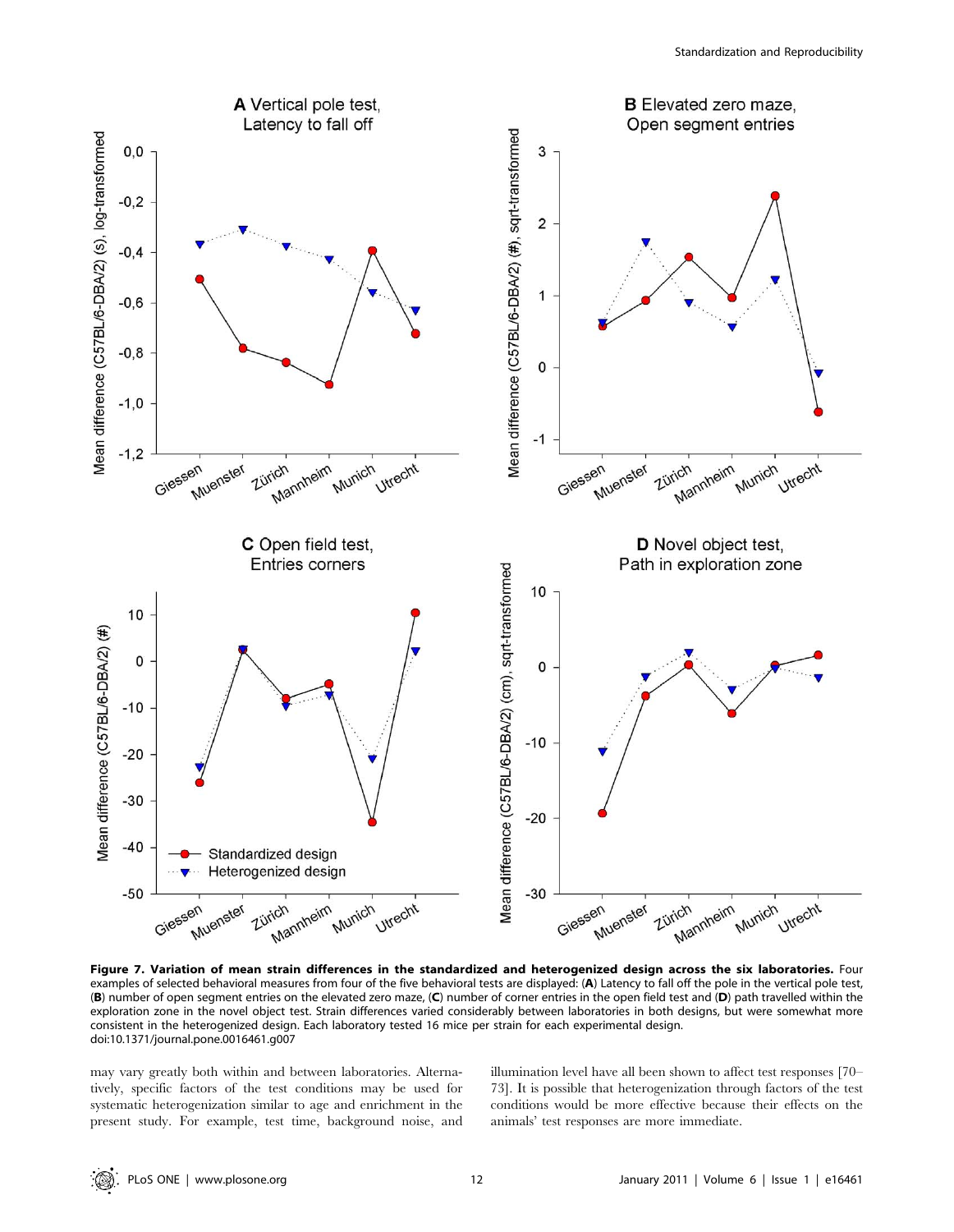

Between-experiment versus

Figure 8. Between-experiment variation versus within-experiment variation. To assess the relative weight of between-laboratory variation versus within-laboratory variation, an F-ratio was calculated that reflects the partitioning of the 'strain-by-block' variance between all 24 blocks of one experimental design into variance due to variation between laboratories and variance due to variation within laboratories. For this, the mean squares of the 'strain-by-laboratory' interaction term were divided by the mean squares of the 'strain-by-block' interaction term. Data are displayed as mean F-ratios (+ s.e.m.; square-roottransformed) across all 29 behavioral measures for both conditions. Fratios were significantly smaller in the heterogenized design  $(F<sub>1,28</sub> = 4.678, p = 0.039)$ , demonstrating that heterogenization increased within-experiment variation relative to between-experiment variation. doi:10.1371/journal.pone.0016461.g008

# References

- 1. Baggerly KA (2004) Reproducibility of SELDI-TOF protein patterns in serum: comparing datasets from different experiments. Bioinformatics 20: 777.
- 2. Irizarry RA, Warren D, Spencer F, Kim IF, Biswal S, et al. (2005) Multiplelaboratory comparison of microarray platforms. Nat Methods 2: 345– 350.
- 3. Larkin JE, Frank BC, Gavras H, Quackenbush J (2005) Independence and reproducibility across microarray platforms. Nat Methods 2: 337–343.
- 4. Members of the Toxicogenomics Research Consortium (2005) Standardizing global gene expression analysis between laboratories and across platforms. Nat Methods 2: 351–356.
- 5. Yang H, Harrington CA, Vartanian K, Coldren CD, Hall R, et al. (2008) Randomization in laboratory procedure is key to obtaining reproducible microarray results. PLoS ONE 3: e3724.
- 6. Anderson CA, Lindsay JJ, Bushman BJ (1999) Research in the psychological laboratory: truth or triviality? Curr Dir Psychol Sci 8: 3–9.
- 7. Vissers G, Heyne G, Peters V, Guerts J (2001) The validity of laboratory research in social and behavioral science. Qual Quan 35: 129–145.
- 8. European Union's Directive 86/609/EEC on the protection of animals used for experimental and other scientific purposes (1986) Official Journal L 358: 1–28.
- 9. National Research Council (1996) Guide for the care and use of laboratory animals. Washington: National Academy Press.
- 10. US Department of Agriculture, Animal and Plant Health Inspection Service (1990) Animal Welfare Act 22. U.S. Riverdale: Department of Agriculture.
- 11. Cabib S, Orsini C, Le Moal M, Piazza PV (2000) Abolition and reversal of strain differences in behavioural responses to drugs of abuse after brief experience. Science 289: 463–465.
- 12. Chesler EJ, Wilson SG, Lariviere WR, Rodriguez-Zas SL, Mogil JS (2002) Identification and ranking of genetic and laboratory environment factors

Taken together, the fact that the results varied greatly between laboratories in both designs confirms the need for effective heterogenization strategies to guarantee reproducible test results. Therefore, further research is needed to identify and validate factors that exert sufficiently strong effects on behavioral phenotypes. Because poor reproducibility occurs throughout animal experimentation, this research should aim at heterogenization strategies that are either applicable to a wide range of different studies or are specifically tailored to specific types of studies.

#### Conclusions

Despite strong effects of the laboratory on nearly all behavioral measures in both designs, the findings of this study confirm our earlier findings [32,34], and indicate that systematic heterogenization may also improve reproducibility in a real multi-laboratory situation. By systematically increasing within-experiment variation relative to between-experiment variation, heterogenization tended to improve reproducibility compared to standardization. However, the ratio of between-experiment to within-experiment variation was far greater than 1 in both designs, indicating that betweenlaboratory variation was substantially greater than withinlaboratory variation. This underscores the need for more powerful heterogenization strategies to guarantee reproducibility of results across the large variation among different laboratories.

#### Author Contributions

Conceived and designed the experiments: SHR HW. Performed the experiments: SHR BZ CT BS SC CB NvS VV. Analyzed the data: SHR HW JPG. Contributed reagents/materials/analysis tools: HW DPW PG BS NS CT. Wrote the paper: SHR HW JPG. Supervised the experimental work in the Muenster lab: LL. Supervised the experimental work in the Utrecht lab: JvdH. Contributed to manuscript preparation: LL JvdH B. Spruijt. Provided the lab space and equipment in the Utrecht lab, organised the experimental part of this lab: B. Spruijt. Conducted part of the behavioural testing in the Munich lab: B. Schindler.

influencing a behavioral trait, thermal nociception, via computational analysis of a large data archive. Neurosci Biobehav Rev 26: 907–923.

- 13. Crabbe JC, Wahlsten D, Dudek BC (1999) Genetics of mouse behaviour: Interactions with laboratory environment. Science 284: 1670–1672.
- 14. Crestani F, Martin JR, Möhler H, Rudolph U $\left( 2000\right)$  Resolving differences in GABAA receptor mutant mouse studies. Nat Neurosci 3: 1059.
- 15. Greenman DL, Allaben WT, Burger GT, Kodell RL (1993) Bioassay for carcinogenicity of rotenone in female wistar rats. Fundam Appl Toxicol 20: 383–390.
- 16. Kafkafi N, Benjamini Y, Sakov A, Elmer GI, Golani I (2005) Genotypeenvironment interactions in mouse behavior: A way out of the problem. PNAS 102: 4619–4624.
- 17. Mandillo S, Tucci V, Hölter SM, Meziane H, Al Banchaabouchi M, et al. (2008) Reliability, robustness and reproducibility in mouse behavioral phenotyping: a cross-laboratory study. Physiol Genomics 34: 243–255.
- 18. Tachibana T, Terada Y, Fukunishi K, Tanimura T (1996) Estimated magnitude of behavioral effects of phenytoin in rats and its reproducibility: A collaborative behavioral teratology study in Japan. Physiol Behav 60: 941–952.
- 19. Valdar W, Solberg LC, Gauguier D, Cookson WO, Rawlins JNP, et al. (2006) Genetic and environmental effects on complex traits in mice. Genetics 174: 959–984.
- 20. Wahlsten D, Metten P, Phillips TJ, Boehm SL, Burkhart-Kasch S, et al. (2003) Different data from different labs: lessons from studies of gene-environment interaction. J Neurobiol 54: 283–311.
- 21. Weil CS, Scala RA (1971) Study of intra- and interlaboratory variability in the results of rabbit eye and skin irritation tests. Toxicol Appl Pharmacol 19: 276–360.
- 22. Wolfer DP, Litvin O, Morf S, Nitsch RM, Lipp HP, et al. (2004) Laboratory animal welfare: cage enrichment and mouse behaviour. Nature 432: 821– 822.